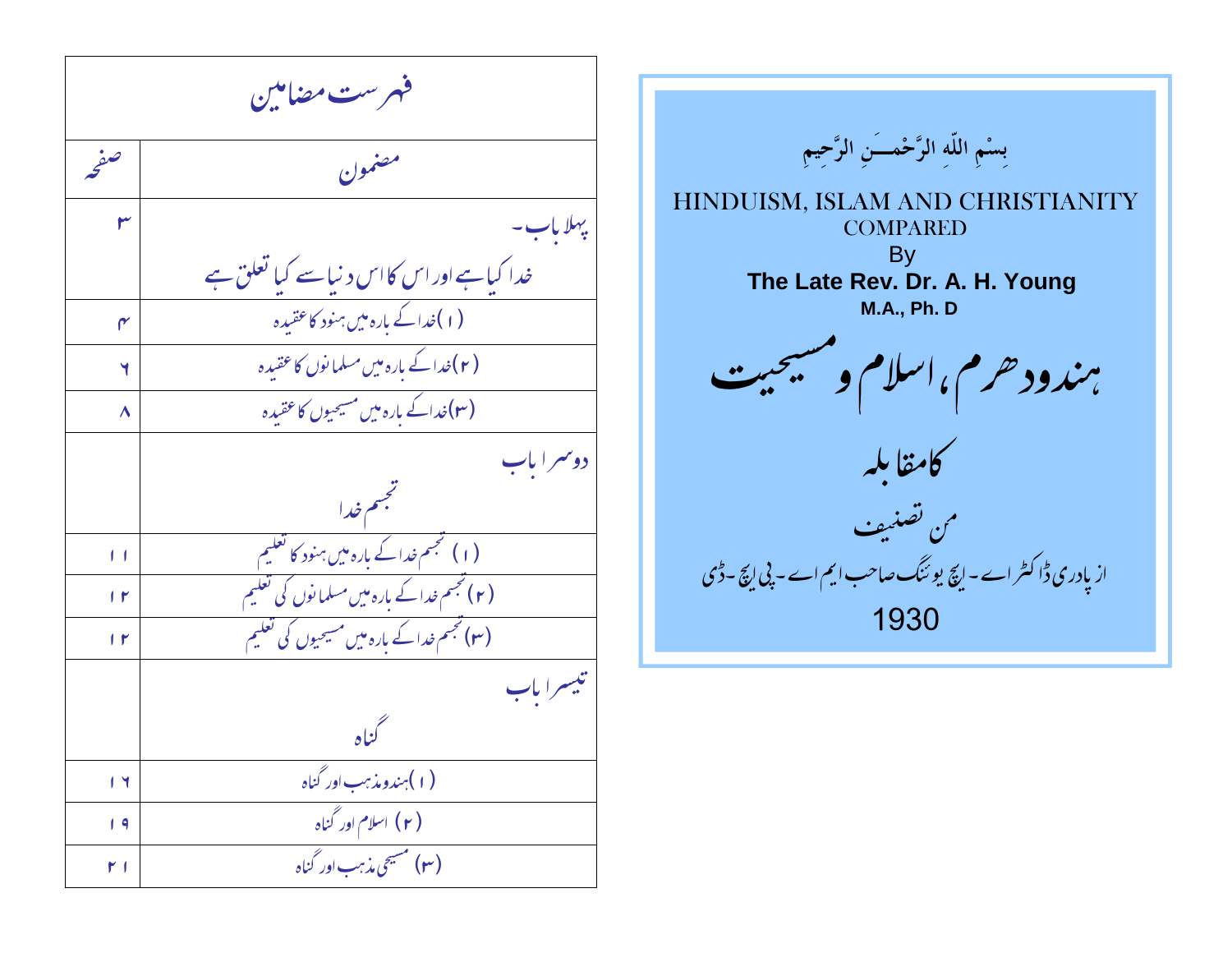بهندود حرم، اسلام ومسيحيت كامقابله

خدا کیاہے اور وہ اس دینیاسے کیا تعلق رکھتاہے؟ یہ مضمون مذہب کا ایک بنیادی یا اصولی مسئلہ ہے۔ یہ امر مسلمہ ہے کہ جیسا کسی مذہب کے لوگوں میں خدا کی ہستی کا خیال ہوتا ہے ویسی ہی اس میں قدرت ویا ئیداری یا ئی جا تی ہے ۔ خدا کی ذات وصفات کی یا بت حوتحچیہ کسی مذہب کی تعلیم ہو تی ہے اسی سے وہ پہچاناجاتا یہ تو ممکن ہے کہ ایسے اشخاص ہوں حن کا چال چلن درست ہومگر ان کا عقیدہ از روئے عقل جھو ٹی تعلیم پر قائم ہواور برعکس اس کے بہ بھی ممکن ہے کہ عقلی طور سے کسی کا عقیدہ درست ہو مگر اس کا چال جلن خراب ہو لیکن اس میں ذرا بھی شک نہیں کہ خدا کی ذات کی نسبت ہر ایک تعلیم خواہ جھو ٹی ہوخواہ سیچ وقت پراپناواجبی ولازمی اثر دکھا تی ہے ۔ اس میں کلام نہیں کہ دیگر دینی مسئلے بھی اس مصنمون سے نہایت ہی صروری تعلق ونسبت رکھتے ہیں - یہ گو ماسمر ہے اور وہ اعصابیں کیونکہ حب تک یہ معلوم نہ ہو کہ فلاں مذہب میں خدا کی بابت کیا تعلیم ہے تب تک یہ سمجھنا کہ اس مذہب کی تعلیمات اوتار اور گناہ اور طریق نحات کے بارے میں کیا کیا بیں ناممکن ہے۔مگر جب کسی مذہب کی تعلیم خدا کی ذات کی نسبت تعلیم ہو گئی تو بطور نتیجہ ہم یہ بتاسکینگے کہ گناہ اور نحات کے طریقے کی نسبت اس کی کیا تعلیمات ہو نگی۔ پس پہلے اس امر کو دریافت کرنا نہایت لا بدی اوصروری ہے۔

|     | جوتھا باب                   |
|-----|-----------------------------|
|     | طریق نجات                   |
| ا ۲ | (۱) بندومذہب اور نجات       |
| ۲۳  | ( ۲ ) اسلام اور نجات        |
| ۲۵  | (۳) مسیحی مذہب اور نجات     |
| ۲۸  | يانجوال باب                 |
|     | الهام                       |
| ۲۸  | (۱) ہندومذہب اور الہام      |
| ۲۹  | (۲)اسلام اور الهام          |
| ۰ س | <b>(۳)</b> مسیحیت اور الہام |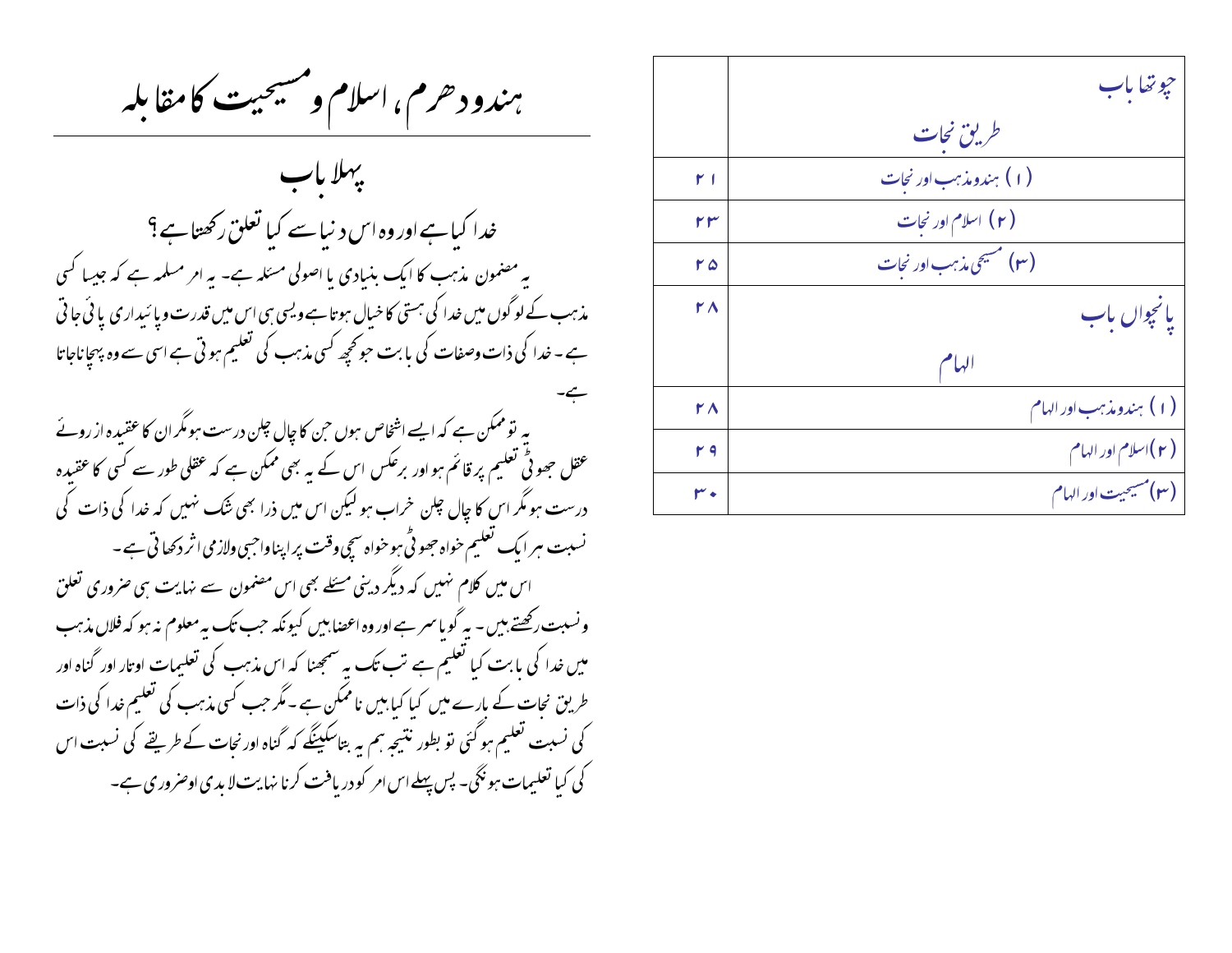اہل ہنود ایک اصلی وحود کےقائل توہیں لیکن بے شمار دیوی دیوتاؤں کو مانتے ہیں ۔ یہ امر عوٰرطلب ہے کہ تمام قوموں میں جہاں تھمیں ہمہ اوست کی تعلیم ما ٹی گئی یا اب ما ٹی جا تی ہے وہاں دیوتاؤں کی کوئی انتہا نہیں جہاں اصلی وحود متصور ہے حو سب کحچھ ہے اور شخصیت سے جدا ہے وہاں بیشمار دیوی دیوتاؤں کا ذکرہے۔ اب پہ سوال پیدا ہوتا ہے کہ دیوی دیوتا کیا بیں ؟ د یوی دیوتا اصل وحود اور ا نسا نی وحود کے درمیان والے وحود تصور کئے جاتے ہیں اور ان میں بمقابلہ انسان وحود کی زیادہ قدرت ما فی جا تی ہے لیکن ان کی جنس انسان کی جنس سے بالکل عنیر نہیں خیال کی جا تی۔ وہ بآسا فی انسان بن سکتے ہیں اور انسان کے شمار میں شامل کئے جاسکتے ہیں ۔ چنانچہ ہر زمانہ میں برہمن دیو کہلاتے آئے ہیں اور یو کی تپسیا کرکے دیوی دیوتا کی سی قدرت حاصل کرسکتا ہے۔ پرانے زمانے میں یونا نیوں میں بھی دیوی دیوتا اسی طور پر پائے جانے تھے۔ دوسرا سوال پیش آتا ہے کہ دیوتا کب سے بیں؟ رگ وید • ۱ : ۲۴ میں اوہ مخلوق بتائے جاتے ہیں کیونکہ وہ پیدا کئے گئے" اروگ دیوا" اسپاویسا یا نیا" پس ظاہر ہے کہ وہ ازل سے نہیں بیں۔ تبیسرا سوال بہ لازم آتا ہے کہ دیوی دیوتا کیوں مانے جاتے ہیں؟ سبب بہ ہے کہ انسان اس طرح کا بناہے اور ہہ اس کا خاصہ ایسا ہے کہ وہ خواہ مخواہ کسی نہ کسی خدا کی بند گی کریگا اور حیونکہ انسان شخصیت رکھتاہے اکثر اس کا دل ایسے خدا کی بند کی کی طرف راعب ہوتا ہے حبو خودا یک شخص منصور ہوسکے۔ ہندو فلسفہ دانوں نے اس تعلیم کو رواج دیاکہ شخصیت ایک نقص ہے اوراصلی وحوداس سے میبرا ہے جیسا کہ گیان کا نڈ میں مرقوم ہے حہاں اصلی وحود برہما اور آتما سے نامزد ہے۔مگر عوام اس تعلیم کے سمجھنے میں قاصر ہے ۔ پس ان کے لئے کرم کا نڈ کی تعلیم قائم رہی

انسان کی پیدائش سے لے کرآج جتنے خبالات اس مصنمون اور دیگر دینامسائل کے متعلق اس د نیامیں پائے جاتے ہیں وہ قریباً سب کے سب ہندو دھرم ، اسلام اور مسیحی مذہب میں موحبود بیں ۔ پس مقابلہ کے لئے یہ تین مذاہب ہی کافی بیں۔ ا ۔خدا کے بارہ میں ہنود کا عقیدہ بهندوؤں کی کتابوں میں مختلف خیالات اور طرح طرح کی تعلیمات یا ئی جاتی ہیں۔حبو حبو بدعتیں کسی مصنمون کے متعلق د نبامیں بریابیں ان کی طرف اشارہ ان کتا بوں میں ملتا ہے اوراسی طرح حبو سچی تعلیمات بیں ان کا بھی تحچھ نہ تحچھ پتہ ان میں موحبود ہوگا۔ بھر بھی اس سے کو ئی انکار نہیں کرسکتا کہ حبو تعلیم خدا کی بابت زمانوں سے ان کے درمیان جاری وزبردست رہی اوراب تک مروج ہے وہ " ہمہ اوست " کی تعلیم ہے۔اس کے مطابق ایک ہی اصل وحود متصور ہے ۔حبن میں ساری د نیاسمار ہی ہے ۔ بلکہ وہ خود سب کحچھ ہے ۔ ہہ اصلی وحبود شخصیت نہیں رکھتا بلکہ ناپنسک لنک (یعنی نہ مذ کر نہ مونث) خبال کباجاتا ہے کیونکہ ہمہ اوست کے معتقد شحصيت كوابك نقص تصور كرتے ہيں چنانچہ اصلی وحبود نقص سے مبرا سمجیا جاتا ہے چونکہ وہ خود د نیا ہے اور د نیاوہ ہے اس لئے اس میں اور د نیامیں کو ئی امتیاز نہیں۔ پس اس اصلی وحود کی نسبت پہ سوال کرنا کہ " وہ د نیا سے کیا تعلق رکھتا ہے "؟ فصول ہے کیونکہ جب دو چییزیں دراصل ایک ہی چیز بیں نوان میں تعلق کا کیا ذکر ؟ پوشیدہ نہ رہے کہ باوجود ہمہ اوست کی تعلیم کے زور کے زمانہ بہ زمانہ ایسے لوگ ہوتے آئے ہیں حواس حقیقت کومانتے تھے کہ اصل وحود شخصیت رکھتاہے۔اس بات کی صداقت پر اس کے چند مشور نام مثلاً پرجا پتی، شو کرما، پرمیشور وعنیرہ دلالت کرتے ہیں۔اس کے صرف دو نام برہما اور پرماتما ایسے بیں حن سے شخصیت کا پورا انکار ثابت ہوتاہے۔اسی وجہ سے ہمہ اوست کے معتقد اکثر اس اصلی وحبود کو برمااور مختصراً برہم کھتے ہیں۔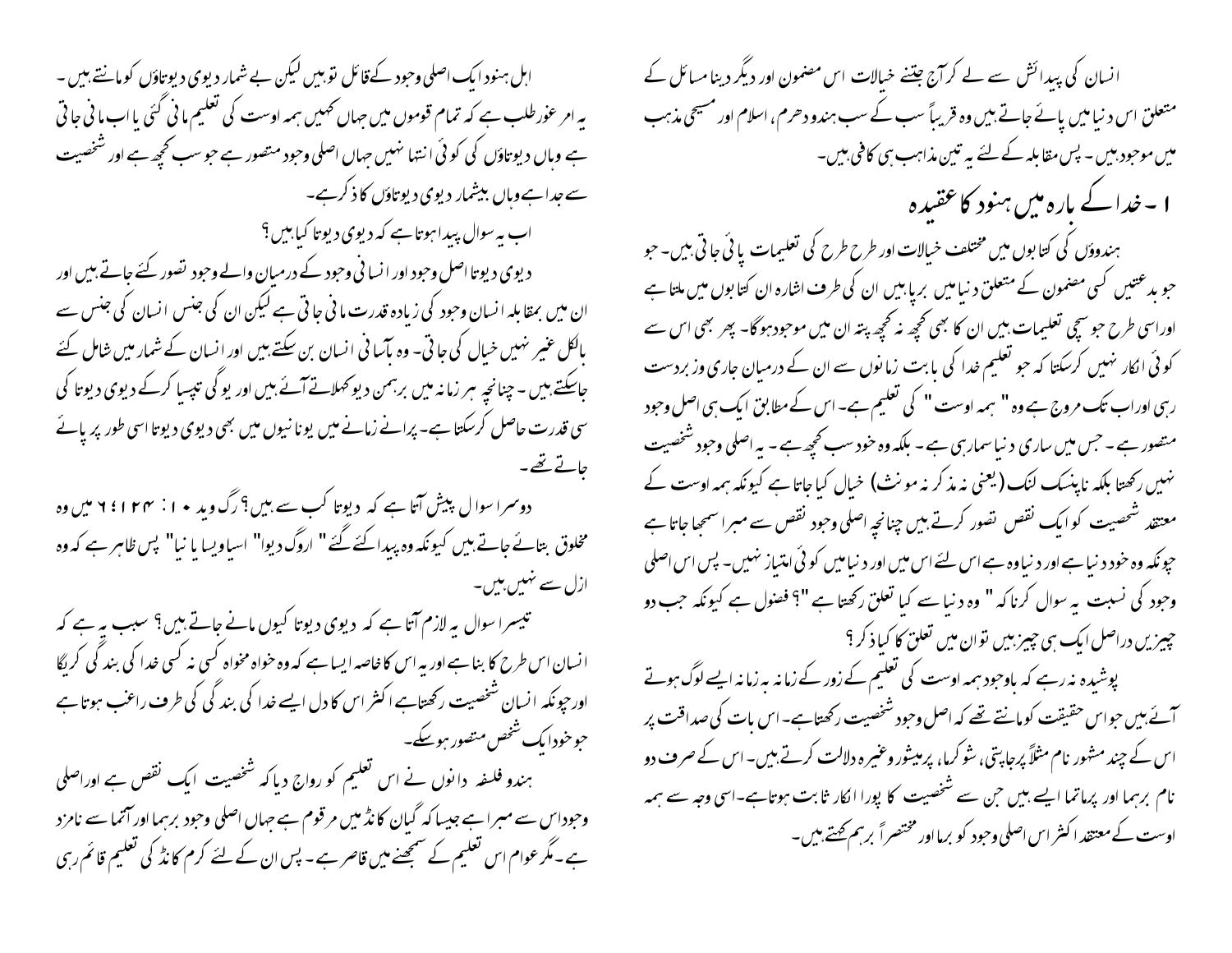اسی طرح خدا حبن پر مہر مان ہوجائے ان کی رعایت کرتاہے ان کی کتاب میں بار بار پہ الفاظ استعمال ہوئے ہیں " خدارحیم ہے"۔ حس کی عرص پہ معلوم ہوتی ہے کہ خدارعایت کرنے والا ہے - چنانچہ سورہ نساء میں یہ الفاظ استعمال کئے گئے بیں - جہاں ابل اسلام کی خاطر اخلاقی قوانین کچھ لگے کردئے گئے بیں۔

اس تعلیم میں اگرچہ یہ حقیقت نوہے کہ خدااور د نباجداجدا دو بیں نوبھی جدا ئی پراس قدر زور دیاہے کہ حقیقت میں خدا کھوگیا ہے۔ اس میں کچھ نٹک نہیں کہ اس کی تعریف میں ننا نوے نام استعمال کئے گئے بیں لیکن ان ناموں میں کوئی جان نہیں کیونکہ خدا اس قدر دور کرد پا گیا ہے کہ وہ محض ایک خیال ہی خیال رہ گیا ہے۔ جس طرح سوت میں موقی پرونے گئے بیں تو بھی مو تی اور سوت ایک دوسرے سے جدابیں ویے ہی خدا کے یہ نام بیں۔ کو ٹی نہیں تحمہ سکتا کہ اس میں اور ان ناموں میں کوئی حقیقی تعلق ہے۔ جیسے اہل بیئت ذروں کا بہت کھچھ ذکر کرتے ہیں گو کسی نے ذرے کو کسمی نہیں دیکھا۔اسی طرح خدا کے لئے یہ نام استعمال کئے جاتے بیں۔ ان ناموں سے ثابت ہوتا ہے کہ انسان اپنے خیال میں ایک ایسے وحود کو تصور کرسکتا ہے حبو قدرت وجلال او عزت وحشمت میں نہایت ہی بڑا لیکن جب خدا اور انسان کے درمیان ٹھرا گڑھامتصور ہے نوایسے خیال سے کیافائدہ کیونکہ اگر کوئی انسان یہ کھے کہ میں اس گڑھے کے یار پہنچ کراس خدا تک جس میں کل خوبیاں حو ننا نوے مشور ناموں سے متصور بیں یا ئی جا تی بیں پہنچتا ہوں تووہ کافر قرار دیاجا ئیگا-

**۳۔**خدا کے بارہ میں مسیحیوں کاعقبدہ

اس مذہب میں گھڑی کالٹو بیچ میں آگیا۔مسیحی تعلیم پرانے اور نئے عہد نامے پر مبنی ہے۔ بائبل میں چند مقام بیں جہاں اس بات کا بیان پایا جاتاہے کہ خداسب میں ہے اور اس نے سب کو معمور کیا ہے اور چند ایسے مقام بھی موحود بیں حہاں سے یہ بات ثابت ہو تی ہے کہ خدا د نبا سے جدا ہے۔ علی العموم پرانا عہد نامہ خدا کو ایک بادشاہ قرار دیتا ہے حو سب سے بالا

جس میں دیوی دیوتاؤں کی پوجامقرر ہے۔ فی الحقیقت ہندوؤں میں دومذہب بیں ایک صرف اصلی وحبود ما نا جاتا ہے اور دوسرے میں درمیانی وحبودوں کی پوجا مور تیوں کے ذریعہ کی جاتی ان دو نومیں کرم کا نڈاول تھا کیونکہ رگ وید اس کی شہادت دیتا ہے۔ گبان کا نڈ کی تعلیم اوپنشدوں میں یا ئی جاتی ہے جو بعد میں تصنی<sub>ش</sub>ت ہوئے ۔ ہر دو تعلیمیں ساتھ ساتھ ما فی گئیں اور پھر رفتہ رفتہ دوسری پہلی پر حاوی ہو گئی اور جیننے دیوتارگ وید میں مذ کور تھے اور وہ بھی حبو بعد کومانے گئے سب کے سب گیان کا نڈ کے اصلی وحبود کے مختلف اظہار تصور ہونے لگے۔ ۲۔خدا کے بارہ میں مسلما نوں کاعقبیدہ اس مذہب میں گھڑی کاشوقول دوسری حد تک پہنچ گیا ہے۔ہندومذہب کی تعلیم کے موافق خدا نہ صرف سب میں ہے بلکہ آپ ہی سب کحچھ ہے۔ برعکس اس کے اسلام میں خدا د نیا سے مالکل جدا تصور کیا جاتا ہے۔ اس کے اور مخلوق کے درمیان ایک نہایت عمیق عار واقع ہے۔ جس طرح کو ئی سلطان <u>قلعے کے</u> اندر اپنے محل میں الگ رہتا ہے اور اس کے پاس پہنچنا دشوار ہے اسی طرح خدا بھی الگ تنہا ئی میں رہتا ہے وہ پروا نوں کے ذریعہ سے اپنی مر صنی کااظہار کرتا ہے اور یہ انسان کے لئے کافی ہے ۔ اس کے سامنے سب انسان برابر ہے یعنی ایک ہی مالک کے نوکر یا ایک ہی کاریگر کے اوزار - کل کے د نیا کے لئے صرف ایک قانون ہے " تھما یشاء" یعنی جیسے اس کی مرصنی ۔اس قانون میں نیکی ویدی عزت وذلت اور نجات وہلاکت سب تحجھ ہضم ہے۔ خدا اور انسان میں کوئی درمیا فی نہیں۔اس میں اور انسان میں ایساٹھرا اور حپوڑا گڑھا

ہے کہ اس کی نزدیکی حاصل کرنا اس زند گی پاآنے والی زند گی میں اس کی ما نند بغنے کا خیال کفر میں شامل ہے تاہم وہ انسان کی تھرور یوں کا لحاظ کریگا۔ بسٹر طیکہ انسان مقررہ طریقوں پراس کی قدرت کا اقراری ہو۔ جس طرح کو ئی سلطان فوج میں آکر جس کی جی چاہے رعایت کرسکتا ہے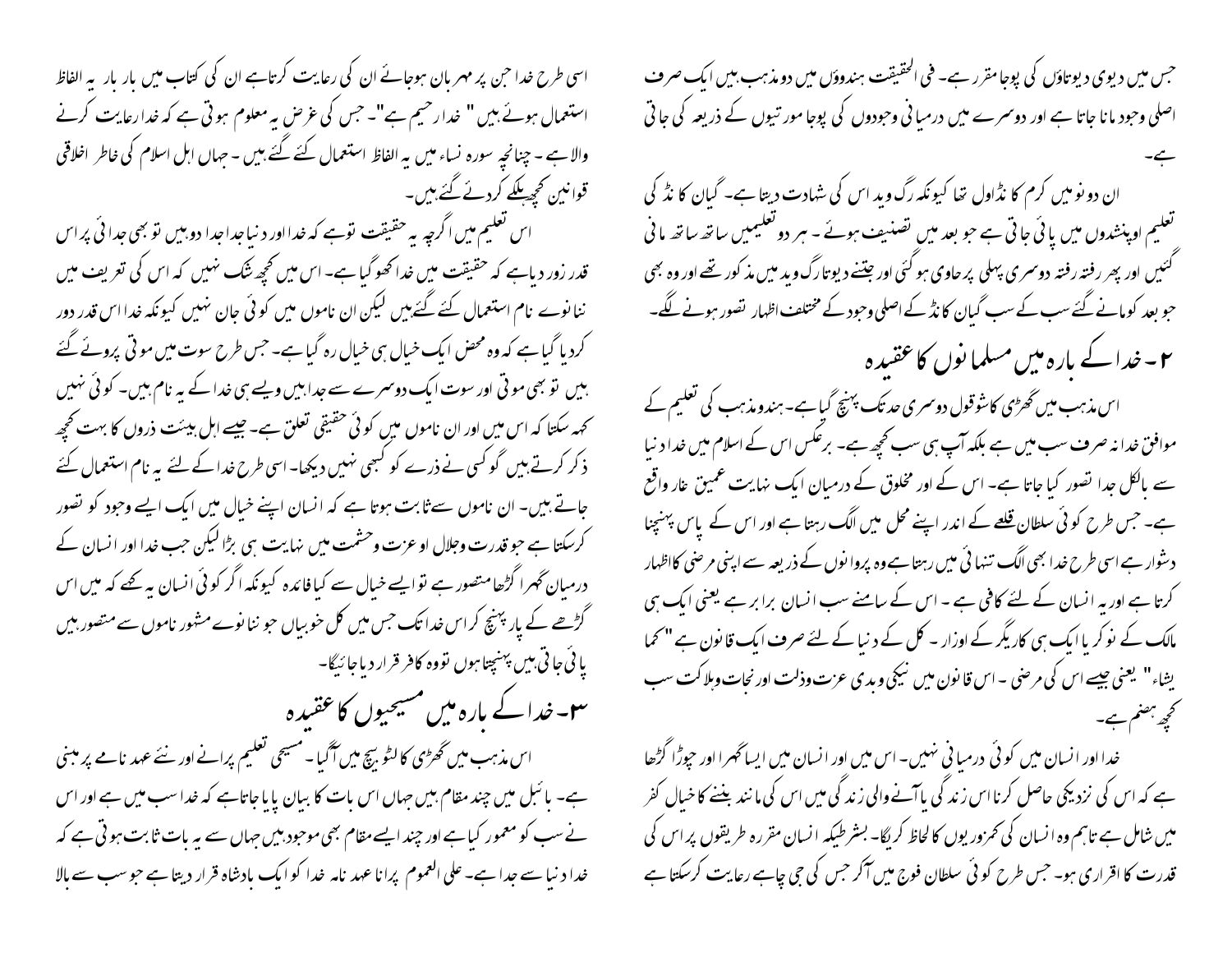س - تبسری قسم کی تعلیم وہ ہے جس میں یہ بڑے فخر سے ماناجاتا ہے کہ خداسب میں ہے مگر اس امر سے قطعی الکار ہے کہ خدا اور د نیا ایک ہی ہستی ہے۔ مسیحی اس امر کے بھی قائل بیں کہ اگرچہ خدا د نیا سے الگ ہے تاہم وہ انسان کے نزدیک ہے یہ مسیحی مذہب کی تعلیم ہے۔ خدا نے پولوس رسول کو حین لیا کہ وہ دو نو قسم کی سچا ئی لے کر ٹھیک طور پر ایک کامل تعلیم وعقیدہ پیش کرے - وہ یہودی تھا اور یہودی تعلیم سے بخوبی واقف تھا-وہ یونا فی تعلیم سے بھی حو ہندو تعلیم کے موافق تھی پوری واقفیت رکھتا تھا - پس اس کے وسیلے سے ہر دوجا نب کی آدھی آدھی سجائی ایک حقیقت بن گئی ۔(دیکھواعمال ۲۰٪ ۲۴ تا ۲۹ ) جب وہ بتاتا ہے کہ " خداایک ہے اور خدااورانسان کے بیچ میں درمیا فی بھی ایک ہی ہے ۔ یعنی یسوع مسح حوانسان ہے۔" ( I تمطاؤس ٢: ۵) نووہ ایک طرف اس جدائی کو رد کرتا ہے جو یہود اوراسلام میں سکھائی جاتی ہے۔ دوسمری جانب یونانیوں بلکہ ہندوؤں کی اس تعلیم کی تردید کرتاہے جس کے مطابق خدا اور انسانوں کے بیچ بہتیرے درمیا فی مانے جاتے بیں حوالسان سے اونچے وعالی قدر بیں۔مسیحی بھی درمیا فی مانتے ہیں مگروہ بھی انسان ہے۔میں یہ نہیں کھتا کہ سارے اہل ہنود ہمہ اوست کےمعتقد بیں کیونکہ رامانج اس کے خلاف تھا- اور نہ میں ہہ کھتا ہوں کہ سارے مسلمان خدا کو گویا اس جہان سے جلاوطن مانتے ہیں کیونکہ ان میں صوفی بیں حواس خیال کے خلاف بیں اور نہ میں اس امر کا دعویٰ کرتا ہوں کہ مسیحی علما ہمیشہ سچی تعلیم کے دو نو پہلوؤں پر واجبی زور دیتے ہیں لیکن اس میں تحیحہ نتُک نہیں کہ علی العموم ہندو ایک سرے پر کھڑے بیں اور مسلمان دوسمرے پر اور مسیحی ان دو نوکے بیچ میں بیں۔ ہندوؤں کی غلطی بہ ہے کہ وہ پہلے خدا کی شخصیت کے منکر ہو کر اس کو پردہ نشین کردیتے ہیں اور پھر اس کو حاصر کرنے کے لئے درمیانی وحبودوں کو پیدا کرتے ہیں حن کو دراصل نہ تو کوئی صرورت یا ئی جاتی ہے اور نہ ان کی ہستی کا کوئی شبوت ہے اہل اسلام کی خاص غلطی ہیہ ہے کہ وہ خدا اور د نیا کی باہمی جدا ئی پر اس قدر زور دیتے ہیں کہ اگرچہ ان کی نیت

ہے ۔اگرچہ اس میں خصوصاً زبور اور انببائے کے صحیفوں میں ایسی آبات، بیں حواس بات پر دلالت کرتی ہیں کہ انسان خدا کی نزدیکی پاسکتا ہے تاہم اس کی جدائی پر بھی بہت زور دیا جاتاہے اور سب جانتے ہیں کہ اسلام کی تعلیمات پرانے عہد نامے سے اخذ کی گئی بیں۔ نئے عہد نامہ میں اگرچہ خدا کی جدائی قائم رکھی گئی ہے تو بھی اس کے انسان کے نزدیک آنے پر بہت زور دیا گیا ہے۔سید نامسح جس کا ذکر نانئے عہد نامے کا خاص مقصد ہے خدا کی ذات کا اظہار قرار دیا جاتا ہے - اس کا ایک لقب عما نو ئیل "(خدا ہمارے ساتھ) " ہے خدا دور نہیں ہے ۔ بلکہ وہ نزدیک ہے - وہ د نیا سے ہمیشہ جدا تصور کیاجاتا ہے ۔ لیکن اس کے ساتھ ہی وہ انسان کے پاس ہے۔ وہ گویا انسان کو چھوتا ہے اورانسان اسے چھو سکتا ہے ۔ وہ بادشاہ توہے مگر باپ بھی ہے۔ اس کی مرضی انسان کے لئے قانون توہے لیکن وہ اپنی روح سے انسان کی مرحنی پر اثر کرتا ہے۔" ڈرتے او ر کانپتے ہوئے اپنی نحات کے کام کئے جاؤ- وہ حبو نیت اور عمل دو نو کو اپنے نیک ارادوں کے مطابق پیدا کرتا ہے - وہ خدا ہے (فلپیوں ٢:

اس کے اور انسان کے درمیان کوئی اور وحبود نہیں ہے حن کے ذریعے سے وہ اس کے یاس پہنچ سکے بلکہ وہ خود انسان کے پاس آکر انسان بنتا ہے اور یوں اپنے تیئں کامل طور سے اس پر ظاہر کرتا ہے۔ حقیقت میں بہ ایک بڑے تعجب کی بات ہے کہ مسیحی مذہب کیونکر ہندو دھرم واسلام کی تعلیمات حواجھی اور حق بیں منظور کرتا ہے اور دو نوں کے غلط خیال کورد کرکے درمیا فی راہ اختیار کرتاہے۔ خدا کی نسبت تین قسم کی تعلیم ممکن ہے :۔ ا - ہمہ اوست کی تعلیم حوہندومذہب میں یا ئی جا تی ہے -۲ – وہ تعلیم جس کےمطابق خداد نیا سے بالکل جدا قرار دیاجاتا ہے یہودی مسلمان اس کےمعتقد بیں۔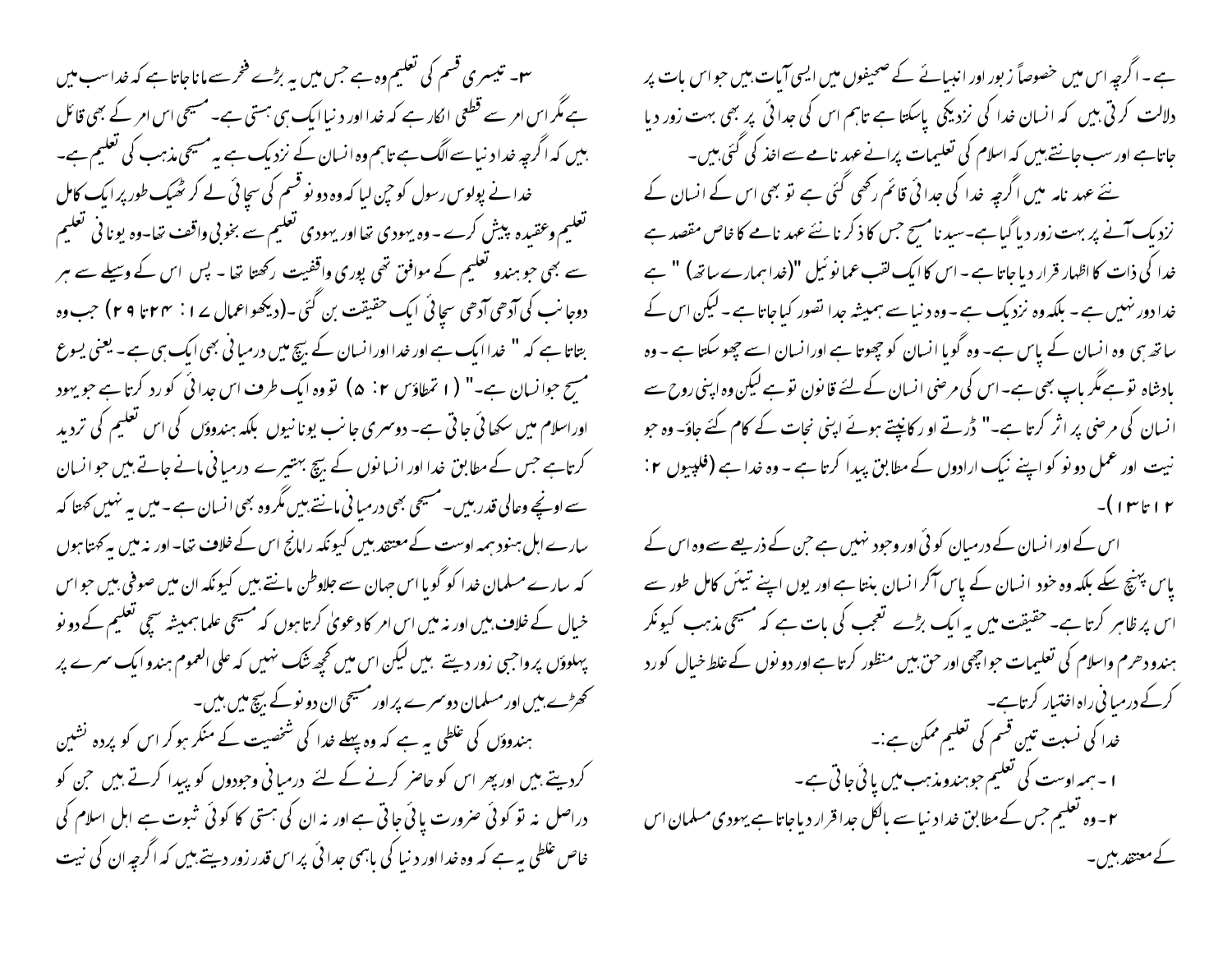شخص اکنی ہو تری نامی لاہور میں گبا۔ برہم سماج کی ایک شاخ حو دیو دھرم سماج کھلاتی ہے قائم کی۔حیونکہ یہ بہت فصاحت سے کلام کرتا تھااس کے بیبرواس کوفوراً دیو قرار دینے لگے۔ اسی طرح آر به سماجی پنڈت دیا نند سمرسو تی مرحوم کودیو کار تیبردے رہے، ہیں۔ ایک اور نظیر آپ کو شاید معلوم ہو گی کہ کیشب چندرسین بھی اپنی زند کی کے آمخری حصے میں دیو کی سی تعریف وعزت پانے لگے تھے۔ ۲۔ مجسم خدا کے بارہ میں مسلما نوں کی تعلیم اس کا بیان نہایت مختصر ہوسکتا ہے کیونکہ حبو بات نیستی یا نفی میں متصور ہے ایکا ذکر کیونکر کیا جائے ؟ اسلام خدا کے مجتم ہونے کے امکان سے بالکل الکار کرتا ہے اس کے نزدیک اس قسم کاخیال کفر میں شامل ہے۔ حو عقیدہ مسلمان خدا کی ذات کے بارے میں رکھتے ہیں اس کالازمی نتیجہ یہ ہے کہ خدا کبھی جسم اختیار نہ کریگا۔جہاں کامل جدا ئی ہےوہاں او تار کی کنجائش نہیں۔ س سمجسم خداکے بارہ میں مسیحیوں کی تعلیم یہ بیان ہوجکا ہے کہ ہندومذہب میں اوتاروں کی حد نہیں اور اسلام میں ایک اوتار کی بھی کنجائش نہیں۔اس بات میں بھی مسیحی مذہب بیچ میں ہے۔لٹوایک سمرے سے دوسمرے سمرے تک ہوآیامگراب بیچ میں آگیا۔ ایک طرف مسیحی مذہب اس پر زور دیتا ہے کہ خدا کا مجسم ہونا ممکنات میں سے ہے بلکہ خدا کی پہچان کے لئے حبو نجات کے واسطے لازمی ہے اس کو صروری قرار دیتا ہے۔ دوسمری طرف مسیحی مذہب خدا کے جسم اختیار کرنے کو ایک ایسی انونھی بیش بہا اور پُر فیصِ پات خیال کرتاہے کہ اس کا دہرا یا جانا بھی عنیر صروری اور ناممکن سمجھا جاتاہے ۔ اس امر کی یابت مسیحی عقیدہ اس حقیقت پر مبنی ہے کہ انسان خدا کی صورت پر بیدا کیا گیا۔ خدا کے نجم کی

اچھی بھی تصور کرلی جائے تو بھی ایسامعلوم ہوتا ہے کہ وہ خدا کو کھو بیٹھتے،بیں۔ان غلطیوں سے حوعلط نتیجے صادر ہوئے ہیں ان کاذ کراگلے مصنمو نوں میں کیاجا رّیگا۔

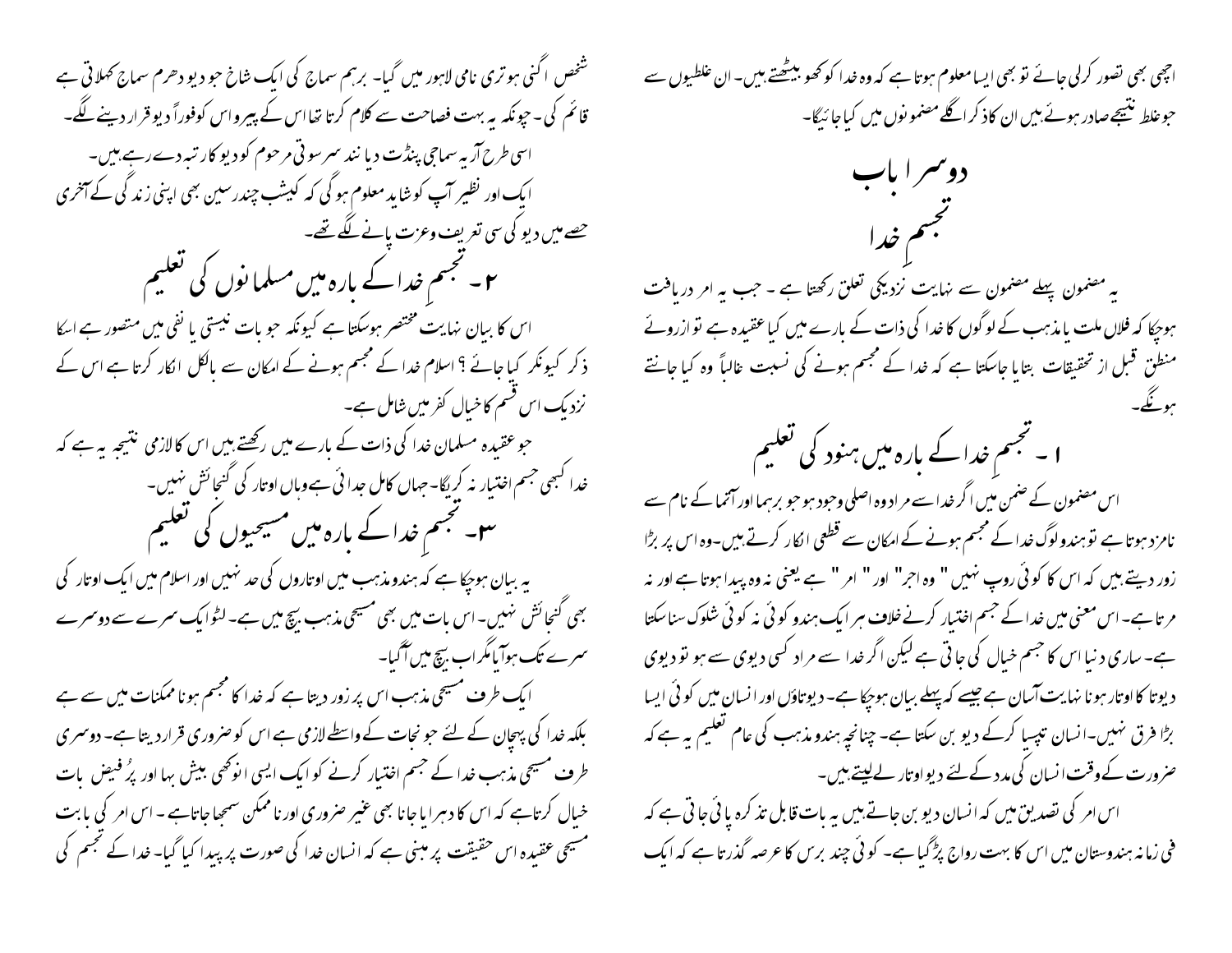صرورت اس بات پر مبنی ہے کہ گنہگار انسان عقل کا اندھا ہو کر اس بات کا محتاج ہے کہ خدا انسان کی صورت میں اپنے تیئں انسان پر ظاہر کرے۔ اس کے بغیر وہ نجات کو سمجھ نہیں سکتا-اگرچہ وہ کلام حولفت انسانی میں بذریعہ حروف لکھا گیا بدایت کے لئے نہایت مفید ہے تاہم خدا کی اس پہچان کے لئے حو نجات کے واسطے صروری ہے لازم ہوا کہ وہ کلام حوابتدا میں خدا کے ساتھ تھا بلکہ خود خدا تھا مجسم بھی ہو۔

خدا کے جسم اختیار کرنے کی حقیقت سید نامسح کی زندگی کے احوال پر مبنی ہے۔ اس کی زند گی کے بیان سے صاف ثابت ہوتا ہے کہ پا کیپز گی اور قدرت میں وہ خدا کی ما نند تھا۔ اپنی عملی زند گی سے اپنے آپ کو سچا ثابت کرکے اس نے نہایت صفائی سے کہا کہ " میں اور ماپ ایک بیں"۔ پیشتر اس سے کہ ابرمام تفامیں ہوں۔" حس نےمجھے دیکھاہے۔اس نے خدا کو دیکھا۔" آسمان اور زمین کا کل اختیار مجھے دیا گیا -" حب وہ کامل فرمانسرداری کی زند کی بسر کر بیکا تھا اس نے اپنی جان دی - تبیسرے دن جی اٹھا- چالیس دن بعد آسمان پر صعود کر گیا اور وہاں سے اس نے پاک روح کو بھیجا ہے جس کی معرفت ہر زمانہ میں وہ مسیحیوں پر اپنے تئیں محجسم خدا کی حیثیت میں ظاہر کرتاہے۔ پس اسلام کے خلاف مسیحیت کا دعویٰ ہے کہ خدا مجسم ہوسکتاہے اور خدائے مجسم (سید نامسیح) خدااورانسان کے بیچ میں مقررہ درمیا فی ہے۔<br>۔ ہندو دھرم کے خلاف مسیحی مذھب کا یہ دعویٰ ہے کہ صرف ایک ہی سچا اوتار ہے حبونس کلنک ہے۔ حپونکہ وہ ہمیشہ سے ہے اور ہمیشہ کے لئے سفارش کے لئے جیتا ہے اس لئے ہر زمانے کے لئے وہی کافی ہے۔ پس کسی دوسرے اوتار کی صرورت نہیں اگر بالفرض دوسرے کا ہوناممکن بھی خیال کرایاجائے۔

تيسرا باب  $\mathcal{L}$ 

پہ مصنمون بھی پہلے مصنمون سے خاص علاقہ رکھتا ہے ۔ حب پہ امر دریافت ہو گیا کہ خدا کیا ہے اور وہ دنیا سے کیا تعلق رکھتاہے توپھر گناہ کی حقیقت بھی معلوم کی جاسکتی ہے ۔ اگر انسان پرپہلے مصنمون کی حقیقت آتشکارا ہوجائے تو گناہ کی نسبت ٹھیک اور سچی تعلیم کا جا ننا آسان ترور نہ پالکل عنیر ممکن ہے۔اگراس میں علطی ہو تواس میں صرور نقص ہوگا۔ ا - ہندومذہب اور کناہ ابل ہنود علی العموم خدا کی نسبت اسی تعلیم کے قائل بیں حوہمہ اوست کہلاتی ہے۔ یہ امر مسلم ہے کہ جس قوت سے انسان گناہ کی نسبت قائل کیا جاتاہے وہ انسان کی ضمیر ہے۔ پس اس مصنمون کو درستی سے سمجیانے کے لئے از حد صروری ہے کہ دریافت کیاجائے کہ ہمہ اوست اور ضمیر میں کیارشتہ ہے۔ ضمیر کیاہے ؟ اگراس کی تعریف کی جائے تو یوں کہاجاسکتاہے کہ ضمیر انسانیت کی وہ اصل وذا تی قوت ہے جس کے ذریعے سے انسان یہ معلوم کرلیتا ہے کہ میری نیت ومقصد اور ارادے بذات خاص نیک بیں یا بد اوراس پہچان کے ساتھ ہی ہمیشہ اس امر کا کامل یقین شامل رہتا ہے کہ حو تحچیہ نیک ہے اس کو عمل میں لانالازمی ہے اور حو تحچیہ بد ہے اس سے باز رہناصروری ہے۔ ہندو اہل فلسفہ دو اصول کے قائل بیں ۔ ایک دویت دوسمرا ادویت اور یہ دو نو ایک

دوسرے کا کاٹتے ہیں۔ دویت سے مرادیہ ہے کہ خد ااور انسان یا خدااور د نباجداجدا ہو کرایک نہیں بلکہ دوالگ الگ فرد ہیں۔ برخلاف اس کے ادویت سے مراد یہ ہے کہ تھمیں کوئی شے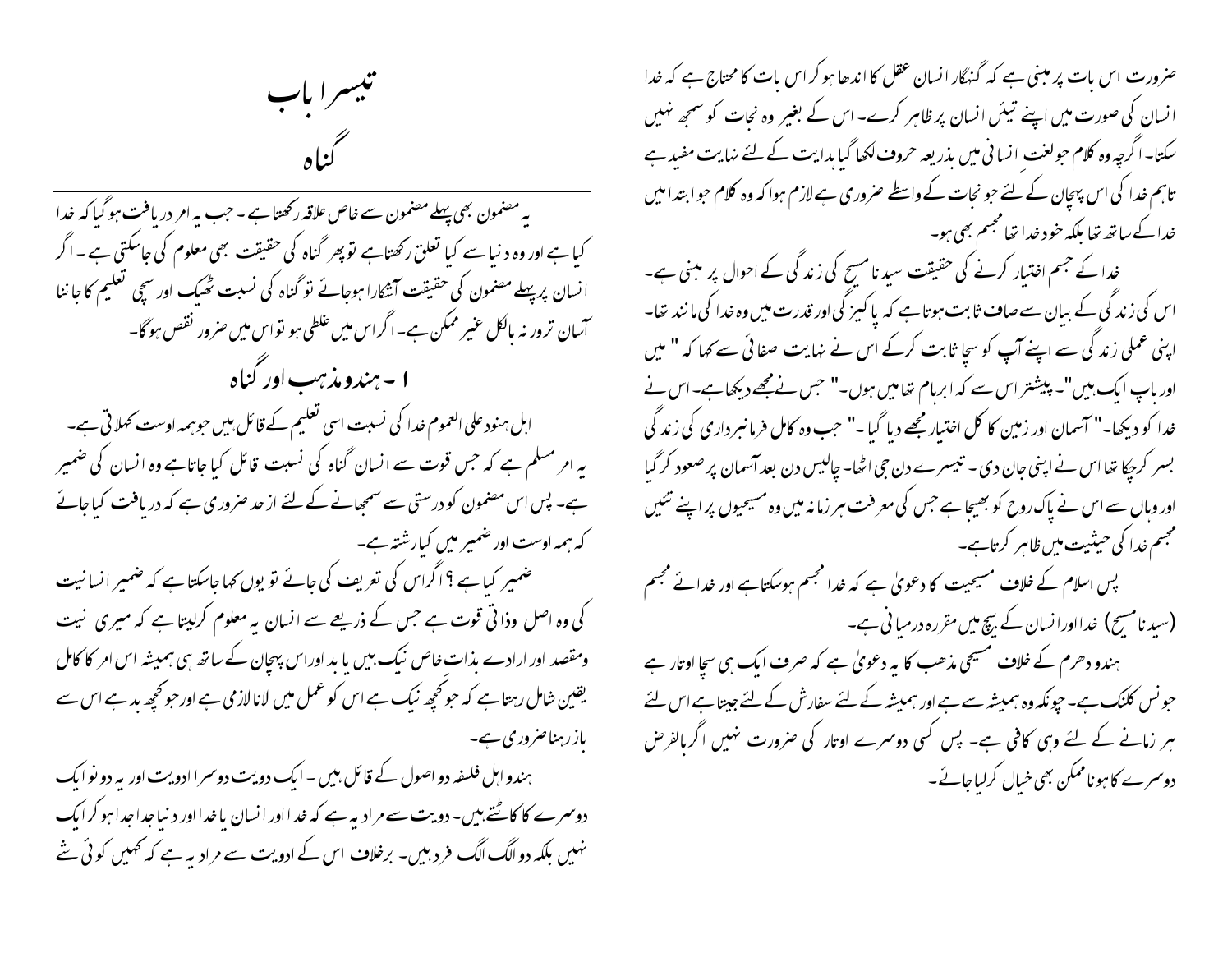پر ایسا <sup>ث</sup>برااثر پڑا کہ اس امر میں بہت اندھیرا پایا جاتا ہے۔ فلسفہ دان لو گوں نے *خد*ا اور انسان کو ایک ہی قرار دے کر اس اعلیٰ کسو ٹی کو رد کردیا۔ پس عوام نے لاچار ہو کر مجلسی یا سوشل دستورات اور دینی رسوم کو اپنے کیریکٹر کی کسوٹی قرار دے رکھاہے چنانچہ اس کانتیجہ یہ ہوا کہ وہی آدمی پاپی سمجیا جاتاہے حبودستوروں کے برخلاف کرے۔ ہندومذہب کی اخلاقی تعلیم بالخصوص گیتامیں مندرج ہے اوراس میں صاف لکھاہے کہ ذات کے قوانین زند کی کی کسو ٹی بیں۔ کرشن ارحن کو سمجاتا ہے کہ " حیونکہ تو کھتری ہے اس لئے تجھ پر فر ص ہے کہ لڑے اور قتل کرے۔" الغرص صاف ثا تب ہوتا ہے کہ ہندومذہب میں راستی کی کوئی پائدار کسو ٹی مہیں حو لوگ ہندومذہب کے بڑے پلےمعتقد بیں ان میں سے کوئی نہ کھیگا کہ حیونکہ فلاں کام دراصل یا یذا تہ ٹھیک ہے اس لئے خواہ آسمان گرے تو گرے میں اسے صرور کرو گا اورا س کے کرنے سے ہر گز یاز نہ آؤنگا-" زمانہ حال کے اصلاح کنند گاں ادویت سے منکر بیں اور رامانچ کو حبو ودیت کا پیرو تھا بہت ماننے لگے بیں۔اس کی وجہ بہ ہے کہ انہوں نے مسیحی تعلیم پا کراور ضمیر کی آواز کومحسوس کرکے بہ واقفیت حاصل کرلی ہے کہ ضمیر کےمطابق چلنا کس کو کھتے ہیں۔ یس ہندو مذہب گناہ کی تعلیم کی نسبت قاصر ٹھہرتاہے اور یہی اس کی شکست کاسبب ہے۔ ادویت کی وجہ سے وہ انسان کی فعل مختاری سے منکر اور ضمیر سے مستعفی ہوا اوراس کا نتیجہ پہ ہوا کہ گناہ گناہ ہی نہ رہا۔ یہاں یہ امر عوٰر طلب ہے کہ گناہ کی نسبت حو نتیجہ ہمہ اوست کی تعلیم سے نکلتاہے وہی ان لوگوں کی تعلیم سے لکلتاہے حوضدا کے منکر ہو کر محض مادے کے قائل بیں۔ ایک ا یک طرح اور دوسمرا دوسمر ی طرح فعل مختاری سے الکار کرتاہے جب فعل مختاری جا تی رہی تو بھر گناہ کا کیاذ کر ؟

جداگانہ نہیں۔ سب تحچہ ایک ہی ہے یعنی حو دنیا ہے وہی خدا ہے حو انسان ہے وہی خدا ہے۔"اہم برہم اسمی۔" ضمیر ادویت کی تصدیق کرتاہے۔ اول وہ اپنے آپ کو دل کے خیالات وجذبات ومعلومات وقوت مرضی کے ارادوں سے جدا کر تاہے۔ پس ایک جا نب نوضمیر ہے اور دوسمری جا نب انسان کے خیالات وارادے وحواہشیں بیں حن کی یا بت اور حمِن کے اوپر ضمیر ِ حاکم ہو کر فیصلہ کرتاہے۔ دوم ضمیر ایک کامل سٹریعت بلکہ ایک سٹریعت دینےوالے یعنی خدا کو پیش کرتاہے جس سے پھر دو الگ الگ فر دیک ثابت ہوتے ہیں ایک طرف غدا جس کے مقابلے میں ضمیر آپ کو پیش کرتاہے اور دوسری طرف وہ شخص حبو خود صاحب ضمیر ہے اور برعکس اس کے ادویت وہ تعلیم ہے حو ہمہ اوست کی تائید کرتی ہے۔ضمیر کے لئے کوئی گنجائش نهبیں چھوڑتی کیونکہ حب سٹریعت دینےوالااور سٹریعت پانےوالا اور میراآتما اوراس کاآتمامیرے خیال ارادے اور خواہشیں اوراس کے خیال ، ارادے اور خواہشیں سب ایک ہی بیں تو پھر ضمیر کی نوکری جا تی رہی اور حب ضمیر کی صرورت جا تی رہی تو گناہ کا یقین محال ہوا۔ چنانچہ یہی وجہ ہے کہ ہندومذہب میں یہ دو نتیجے صریحاً کشکار ہیں۔ (۱-) یہ کہ اہل ہنود گناہ کی حقیقت نہ جان کر سوال کرتے ہیں کہ پاپ کیاہے؟ (۲-) ان کی لغت میں ضمیر کے ہم معنی کوئی لفظ ہی نہیں یا باجاتا -عرض ہمہ اوست کی تعلیم کے سبب کینے لوگ گناہ کی حقیقت سے منکر اور اس کی پہچان سے محروم رہے اور محروم رہینگے۔لیکن شکر کی بات ہے کہ ہندوؤں اور ادویت کا عقیدہ ہمیشہ کامیابی کے ساتھ جاری نہیں رہا۔ ماوجود اس تعلیم کے جس سے ضمیر رد ہوتا ہے لوگ بھی اس اصلی قدر تی سٹریعت کے حو غدا نے انسان کے دل پر لکھ دی ہے۔ بہت کحچھ قائل رہے بیں اور ان کی کوشش یہی ہے کہ کوئی ایسی کسو ٹی ملے جس سے ان کی زند گیوں کی جانچ ہوسکے مگر اس کے ساتھ افسوس کے ساتھ بہ کھنا پڑتا ہے کہ ہمہ اوست کی تعلیم سے اہل ہند کی عقلوں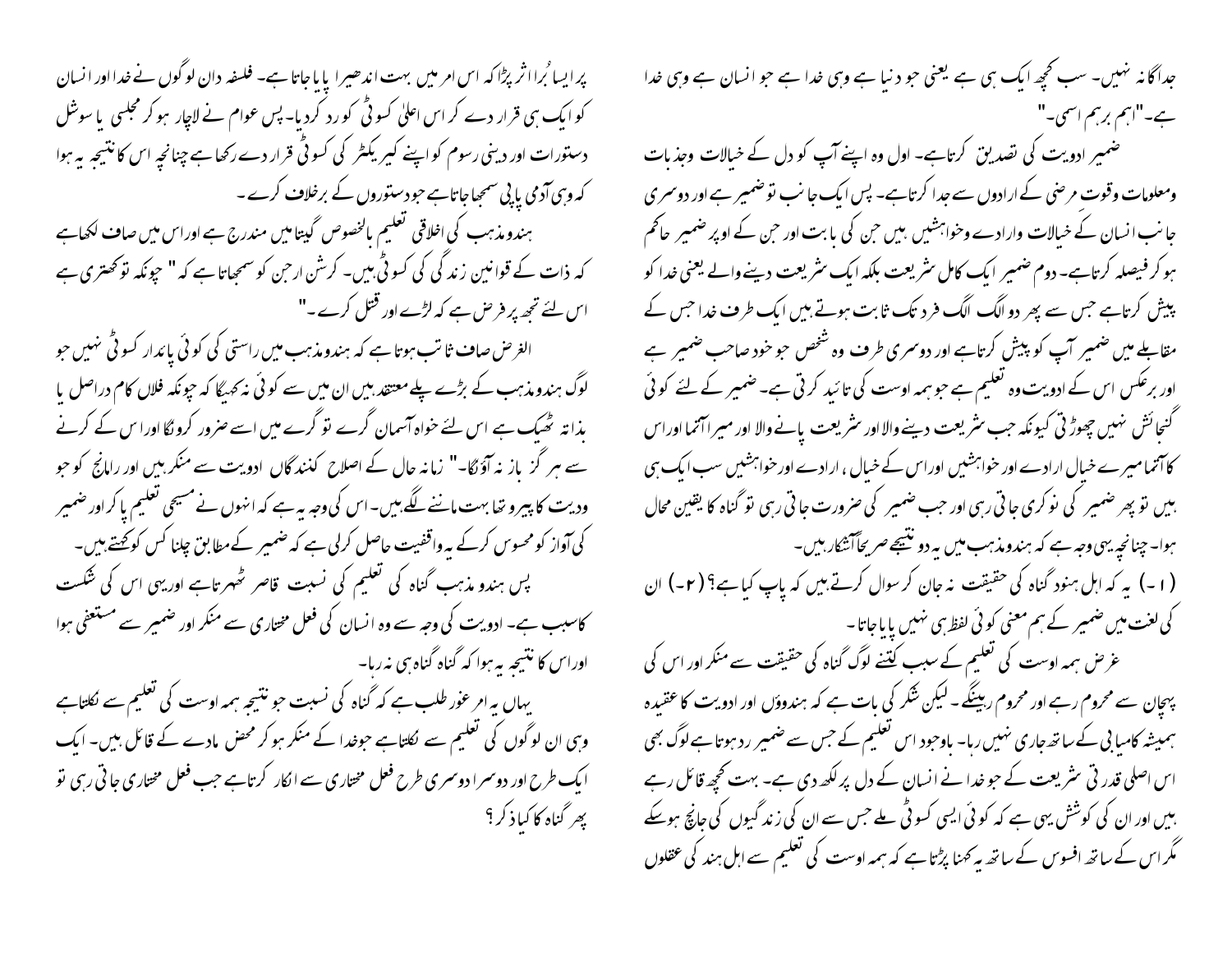( ۱ - ) حچونکہ انسان کھرور ہے اس لئے حب اس کے لئے کوئی سٹریعت بنائی گئی تو اس کمروری کالحاظ کرکے وہ سٹریعت ذرابلکی کردی جاتی ہے کیونکہ خدارحیم ہے اور رعایت کرتاہے۔ایک کھاوت مشور ہے کہ جس برے کے بال کترے گئے اس پر خدا سمرد ہوا نہیں لگنے دیتا۔ اسی طرح اسلام کا خدا انسان کی تمروری کا خبال کرکے سٹریعت کو موقع ہہ موقع حسب صرورت تبدیل کرتارہتا ہے۔مگر اس عقیدے میں اس بات کا خبال کباجاتا ہے کہ فی الحقیقت خدا کی سٹریعت میں تبدیلی کا امکان نہیں ہوسکتا کیونکہ وہ اس کی پاک ذات کا اظہار ( ۲- ) گناہ کہیرہ وصغیرہ یعنی بڑے اور چھوٹے ہوتے ہیں ۔حس مذہب میں گناہ کی پہچان کی کسو ٹی خدا کی پاک ذات مانی جاتی ہے۔اس میں گناہوں کی اس قسم کی نقسیم نا ممکن ہے ۔ مگر یہ تقسیم اسلام کے عین موافق ہے کیونکہ اس میں خدا کی نسبت بھی ویسی ہی تعلیم یا ئی جا تی ہے۔اگر کوئی فعل یاخیال محص اس سبب سے گناہ تصور کیاجاتا ہے کہ خدا نے اپنی مرضی قادر سے اسے ایسا ٹھہرادیا ہے تو نہایت اعلب ہے کہ اس نے بعض کو کبیرہ اور بعض کوصغیره قرار دیا ہوگا۔ پس اسلام کی تعلیم گناہ کی نسبت گوچندوحوہ سے بظاہر اچھی بھی معلوم ہوتا ہم مکمل وخاطر شواہ نہیں کیونکہ اس کی بنیاد یااصل درست نہیں۔ مسيحيت اور گناه

گناہ کی نسبت حو تعلیم نوریت میں یا ٹی جا تی ہے اسی پر قدر قلیل اس امر میں اسلام بھی مبنی ہے۔اس میں اکثر ایسی ہدایتیں بیں حن کی نسبت ظاہر اً یہ گھان ہوسکتا ہے کہ خدا نے کسی خود مختار بادشاہ کی طرح سثر یعت شھہرادی ہے جس کے خلاف چلنا محص اس سبب سے گناہ ہے کہ خدا نے ایسا ہی ٹھہرادیا ہے۔ تاہم نوریت ہی میں ایک ہعاری اصول پایا جاتاہے جس کو اسلام نے فراموش کردیا اور وہ یہ ہے کہ انسان خدا کی صورت پر پیدا کیا گیا-

۲ – اسلام اور گناه اسلام گناہ کوایک حقیقت تسلیم کرتاہے۔مسلمانوں کواس کا یقین ہے کہ گناہ صرور ا بک شے ہے۔ وہ اپنی کتابوں اور نمازوں میں اس یقین کا اقرار کرتے ہیں۔ ان کو بخو بی معلوم ہے کہ خدا کی مرحنی انسان کے لئے زند کی کا قانون ہے اوراس کے خلاف چلنا گناہ ہے یہاں تک کہ اسلام کا بیان بہت درست ہے اور وہ بیان اس تعلیم سے مطابقت رکھتاہے ۔ حوخدا کی ذات کے بارے میں ان میں ما ٹی جا تی ہے یعنی بہ کہ خدا ایک من مولا شہنشاہ کی ما نند ہے حو انسان اور د نیا سے پالکل جدا اور دور ہے۔اس نے اپنی رعایا کے لئے چند قوانین مقرر کردیئیے ، بی<sub>ں</sub> ح<sub>بن</sub> کے خلاف چلنا گناہ قرار دیا جاتا ہے ۔ اس تعلیم میں یہ نقص ہے کہ اس میں مطلق یہ علم نہیں کہ خدا کی سثر یعت اس کی پاک ذات کا عکس ہے۔ ان کا خیال خدا کے بارے میں ایسا معلوم ہوتاہے کہ وہ کوئی زبردست اور من مولا شہنشاہ ہے حوالیے قوانین جاری فرماتاہے کہ حو اسے حسب موقع مناسب معلوم ہوں اور یاقی قوانین حواس کے دل میں ہوں انہیں مقرر اور ظاہر نہ کرے - اسی طرح خدا نے رعایت کرکے یاانسان پر مہر بان ہوکر ایسے قوانین مقرر کئے بیس حبوحسب موقع اور انسان کے مناسب حال اور اس کی حسب کنجائش ہوں۔اس میں امر کی پہچان و پخسگی نہیں ہے کہ ہر ایک بدخیال - بد خواہش اور بداعمال کی برائی اس میں ہو تی ہے کہ وہ خدا کی پاک ذات کے خلاف ہے۔ اہل اسلام یہ نہیں جانتے کہ ہر ایک کام صرف اسی سبب سے ید تصور نہیں کیاجاتا ہے کہ خدا نےاس کے خلاف قانون ٹھہرایا ہے بلکہ اس سبب سے کہ وہ اس کی پاک ذات کے خلاف ہے۔ اس نا مکمل امتباز یا شناخت کا سبب یہ ہے کہ اسلام کے مطابق خدا انسان سے دور اور بالکل جدا سمجعا جاتا ہے اس لئے مالک کی پاک ذات اوحجل ہوجا تی ہے اور صرف قانون ہی قانون کالحاظ کیاجاتا ہے۔ اس نامکمل اصول سے ذیل کی علط تعلیمات لکلتی ہیں۔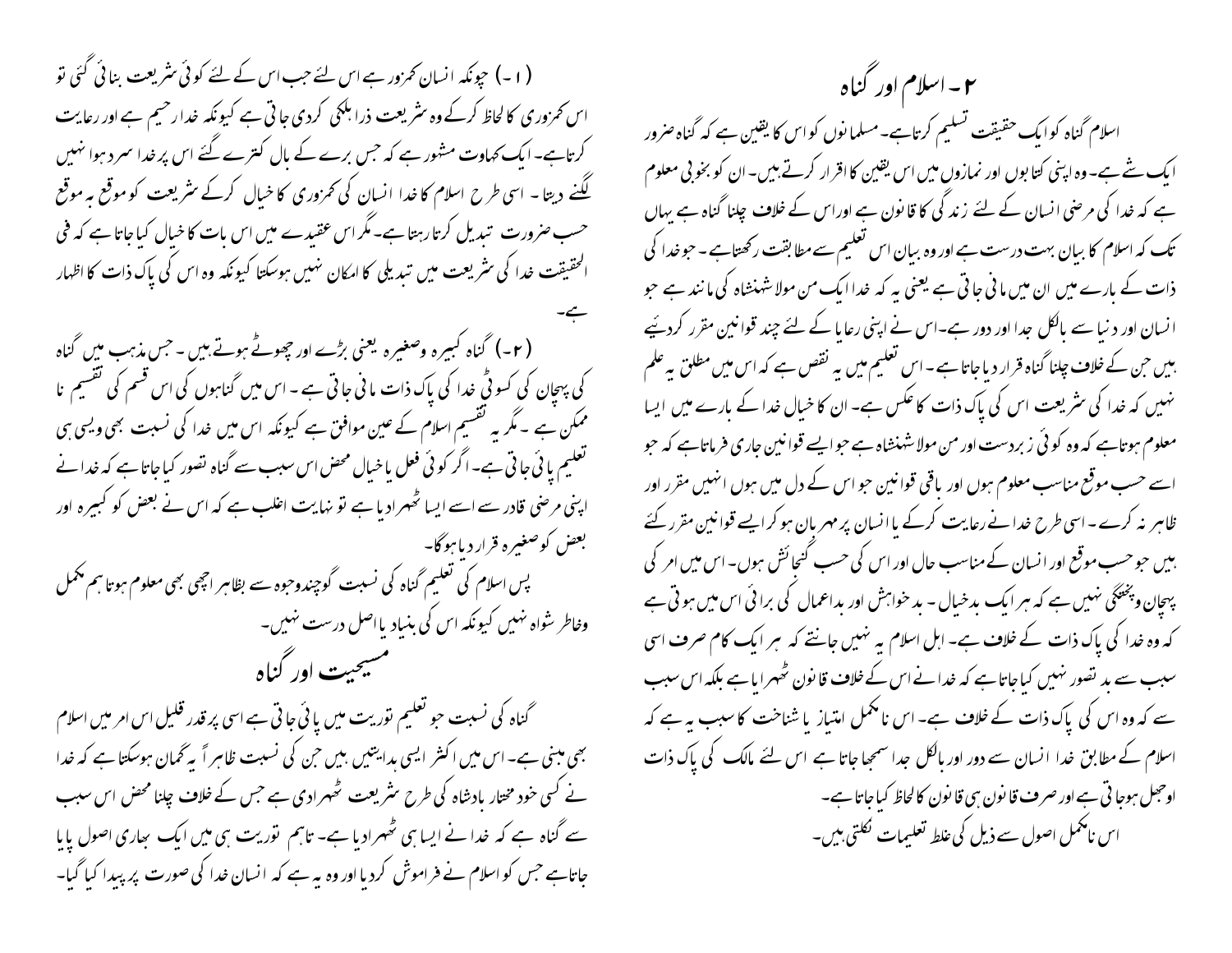سید نامسج نے دکھایا تب تک کیونکر ممکن تھا کہ وہ واجبی طور پر خدا کی پاکیز کی اور حبواس سے نتیجے صادر ہوتے ہیں ۔ یعنی گناہ کی حقیقی آلود گی اور تقصیر داری کو پہچا نتا <sup>9</sup> خدا کی پاکیز گی ا یک آئینہ ہے جس میں انسان اپنی صورت وشکل کو دریافت کرسکتا ہے یسعیاہ نبی کے تجربے واحوال پر عوْر کیجئے ۔(یععاہ ۰ : ۵)۔ پھر کبھی اس نے کامل پہچان حاصل نہ کی۔سید نامسِح مجسم یا کیز کی کا خدا ہے ۔ وہ آئینہ نزدیک بلکہ نیچے اترآیا-" حبس نےمجھے دیکھا باپ کو دیکھا ہے"(پوحنا ۴ ا : ۹ )۔ پس مسیحی مذہب میں گناہ کی کامل پہچان ہے کیونکہ اس کے بانی کے وسیلے سے انسان اپنی گنهگاری کی حالت سے واقفیت حاصل کرسکتا ہے۔ حيوتفاياب طريق نجات یہ مصنمون پیشتر کے تیسوں مصامین کے عین سلسلے میں آتا ہے کیونکہ جس قدر گناہ بعاری یا ہلکا سمجا جائے اسی قدر نجات کے طریقے مشکل پا آسان ہوگھ ۔ جیسے کام ویسے ہی وسائل ہوئگے۔ایک اور لحاظ سے یہ مصنمون پہلے مصنمون سے بھی بہت نزدیکی تعلق رکھتاہے اگر بغور دیکھئے تو سلسلہ یوں ہے : حس مذہب میں جیسی خدا کی نسبت تعلیم ویسے ہی گناہ کے بارے میں خیالات اور جیسے گناہ کی بابت خیالات ویسے ہی وسائل نجات۔ ۱ - ہندومذہب اور نجات ہندوؤں کی کتابوں میں موکش کی بابت مختلف بیان یائے جاتے ہیں۔رگ وید کے زمانے سے لے کرزمانہ حال تک اس قدر متفرق بیانات ہوئے بیں کہ بے ساختہ زبان پرآتا ہے " جِئسْے منہ اتنی باتیں۔"

اس سے پہ لازمی نتیجہ ککتا ہے کہ نہ صرف خدا کے ظاہری احکام بلکہ حقیقت میں اس کی پاک ذات انسان کے لئے کسو ٹی ہے اور حبوتحچھ اس کی پاک ذات کے خلاف ہے سو گناہ ہے۔ اس اصول کے ماب میں زبور اور صحف انبیاء میں بہت تحچھ تعلیم یا ئی جاتی ہے۔ لیکن اس امر کی نسبت مسیحی مذہب کی کامل تعلیم بالخصوص سید نامسیح نے دی۔ اس نے مار بار پہ بتایا کہ انسان کی خصلت کی کسو ٹی خدا ہے۔ مثلاً اس نے فرمایا-" تم کامل ہو جیسا تہاراآسما فی باپ کامل ہے۔" پس مسیحیوں کے نزدیک گناہ نہ صرف سٹریعت کی بلکہ سٹریعت دینےوالے کی پاک ذات کی مخالفت ہے۔ پاں مسیحی مذہب میں انسان گناہ کرنے سے اپنے اصلی مقصد کو تحصو بیٹھتاہے۔ حب انسان خدا کی پاک ذات کے برخلاف کام کرتاہے تو وہ فی الحقیقت اپنے تیئں اپنے ذا ٹی درجہ مقصود سے محروم کرتاہے۔ پس یہاں بھی مسیحی تعلیم درمیافی راہ پر ہے۔ ہندو مذہب خدا اور انسان کو اس قدر ملادیتا ہے کہ خدا ہی سب تحیھ کرنے والا قرار دیا جاتاہے اور گناہ کے لئے کوئی جگہ نہیں رہتی کیونکہ بغیر فعل مختاری گناہ کیونکر گناہ تصور ہوسکتا ہے مسیحی مذہب اس ادویت تعلیم سے انکاری نوہے مگر اس کے ساتھ ہی وہ اس بات پر زور دیتا ہے کہ خدا اور انسان میں آپس کا رشتہ نہایت نزدیکی ہے یہاں تک کہ خدا کی ذات انسان کے لئے درجہ مقصود ہے۔

اسلام اس امر میں قابل تعریف ہے کہ وہ خدا کو انسان پر پالکل ترجیح دیتا ہے ۔ مگر وہ اس کو قدردور کردیتا ہے کہ کوئی یہ نہیں <sub>ک</sub>ہہ سکتا کہ اسلام کی سثر یعت اور <sub>خدا</sub> کی پاک ذات میں کوئی حقیقی تعلق ہے۔مسیحی مذہب اس بات پر زور دیتا ہے کہ خداسب جیپزوں پر قادر ہے مگر اس کے ساتھ ہی وہ یہ بھی بتاتا ہے کہ خدا کی سٹریعت اس کی پاک ذات کا عکس ہے اور حو محچہ اس کی یاک ذات کے خلاف ہے وہ گناہ ہے۔

بہ امر عوٰر طلب ہے کہ جب تک سید نامسح دنیامیں نہ آیا گناہ کی اس قسم کی پہچان تحمیں بھی موحود نہ تھی۔ سچ ہے کہ حب تک انسان خدا کی پاکیز گی کا ایسا نمونہ نہ پاتا جیسا کہ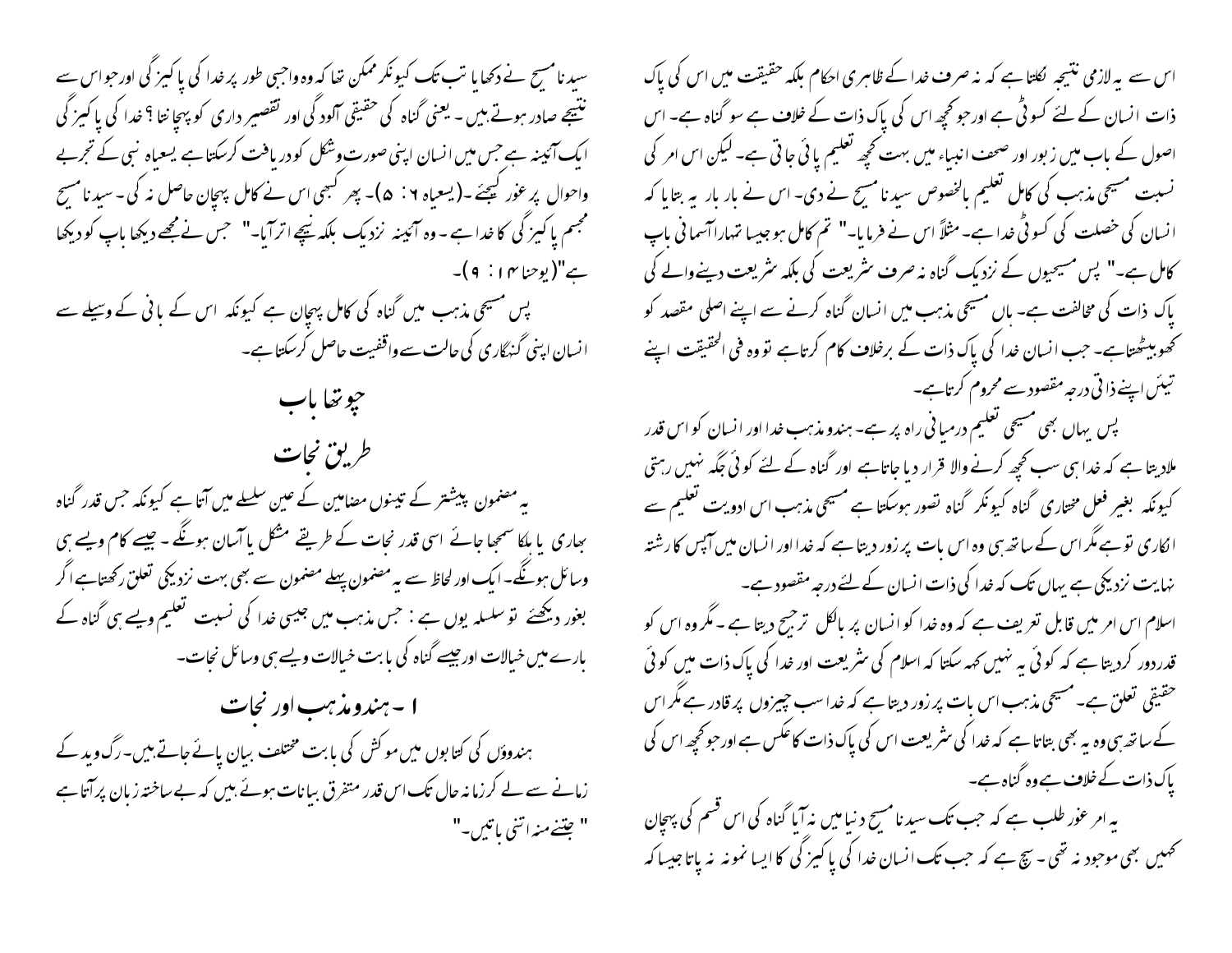(ج) بھگتی مارگ کا ذکر گیتا اوراس کے بعد کی کتابوں میں یا ما جاتا ہے۔ اس کے مطابق انسان حبب کسی خاص اوتار بالخصوص کرشن کو اپنا وسیله ٹھهرالیتا ہے اوراسی پر اپنے سارے دل سے اپنےآپ کو قریان کردیتا ہے تووہ موکش کوحاصل کرتا ہے۔ ان کے متعلق تین باتیں قابل عوٰر بیں :۔ " (۱۔) کرم مارگ اور گیان مارگ کے مطابق انسان آپ اپنے لئے نجات کماتاہے۔ یہ ہندومذہب کی خصوصیت ہے۔ کرم کی تعلیم علی العموم بہت کنثرت سے رائج ہے۔ (۲-) بعکتی مارگ کا ذکر بڑے بڑے اوپنشدوں میں نہیں یایاجاتا۔ان میں صرف گیان مارگ ہی کا بیان ہے۔ (۳-) حیونکہ اس کا ذکر گیتا ہے اور گیتا بہت پیچھے تصنیف ہوئی اس لئے گھان غالب ہے کہ بعکتی مارگ کا خیال ہندو مذہب میں باہر سے آیا ہوگا - چنانچہ ویبر صاحب کی رائے ہے کہ گیتا کامصنف صرور کم وبیش مسیحی مذہب سے واقف تھا۔ اس میں تو ذرا کلام نہیں ہوسکتا کہ بھکتی مارگ اور مسیحی مذہب میں ایک عجیب مشابهت نظر آتی ہے۔اس مارگ میں ادویت نہیں بلکہ دویت ماناجاتا ہے۔ کیونکہ حواشٹا دیوتا بعكت كامحبوب ومرعوب ہے شخصيت ركھتاہے۔

۲ - اسلام اور نجات مسلمانوں کے نزدیک نجات سے مراد جہنم سے چھوٹنا اور بہشت کی خوشیوں میں سٹر یک ہونا ہے۔ اس کے حاصل کرنے کی صروری سٹرط کلمہ پڑھنا ہے یعنی اس کے پڑھنے سے آدمی اسلام کو قبول کرتاہے۔اس کے ساتھ چار باتیں یعنی نماز ، زکواۃ ، روزہ اور حج مقرر بیں ان پر عمل کرنے سے ثابت ہوتا ہے کہ اہل اسلام کا ایمان درست ہے۔ بہ چاروں یا تیں نجات کے متعلق بیں۔ لیکن خاص وسیلہ کلمہ ہے حبو شخص کلمہ پڑھا کر گناہ کرے وہ حب تک اپنے گناہوں کی سمزا نہ بھوگے اسے جہنم کی آگ میں رہنا پڑیگا- ہر ایک مسلمان کو اپنے گناہوں کا رگ وید کے زمانے میں لوگ بگ کرتے تھے اور جس قدر کرم کا نڈ مقرر تھے ان پر عمل کرتے تھے۔ان کاخیال تھا کہ مرتےوقت ہم سیدھے پتروں یعنی باپ دادوں کے لوک کو چلے جاتے بیں۔ یم حواب موت کا دیوقرار دیاجاتا ہے از روئے رگ وید پہلاآدمی تھا۔ اور وہی مر دوں کو پتروں کے لوک کی راہ بتانے والاسمحِیا جاتا تھا ۔اس وقت آوا گون کی تعلیم کا مطلق حجرجا نہ

بعد ازاں آہستہ آہستہ کسی نہ کسی وجہ سے لوگوں کے دلوں پر ایک قسم کی ما یوسی اور نا امیدی حیا گئی (بهتوں کا گھان ہے کہ بہ آب وہوا کے اثر سے نتا)۔ پھر ایک نیاخیال پیدا ہوا کہ د نیامیں پیدا ہونالعنت کا باعث ہے اور اسی کے ساتھ آوا گون کی تعلیم نے زور پکڑا۔ اور مو کش یانا جنم مرن کے سنسار سے چھٹکارا یانا تصور ہونے لگا اور آج تک موکش کی مرادیهی سمجھی جاتی

ہندوؤں میں موکش حاصل کرنے کے تین طریقے بیں (ال<sub>ع</sub>ب) کرم مارگ(ب) گبان مارگ(ج) بعکتی مارگ- اس آخری طریقے کا ذکر پرانی کتابوں میں نہیں۔(الف) کرم مارگ وہ طریقہ ہے جس سے مذہبی ریت رسوم پر عمل کرنا مراد ہے۔ مثلاً ایک کرنا ، دان دینا وعنیرہ وعنیرہ- یہ طریقہ کامل نہیں ہے ۔ اس کے وسیلے سے انسان بہتر جنم حاصل کرسکتا ہے ۔ مگر سنسار سے نہیں چھوٹ سکتا۔(ب) گیان مارگ وہ طریقہ ہے جس کے مطابق انسان معلوم کرسکتا ہے کہ وہ حنود برہم ہے اور یقین کےساتھ کہہ سکتا ہے " سواہم " اہم برہم اسمی" ۔ تت توم اسی " یوں وہ سب کرموں اور خواہشوں سے آزاد ہو کرسنسار سے رہائی پاتا ہے۔ اور اس د نیا میں اس کو پھر واپس آنا نہیں پڑتا بلکہ وہ برہم ہی میں لین یا عرق ہوجاتاہے - دھیان اور یوگ سے انسان اس درجے تک پہنچ سکتا ہے۔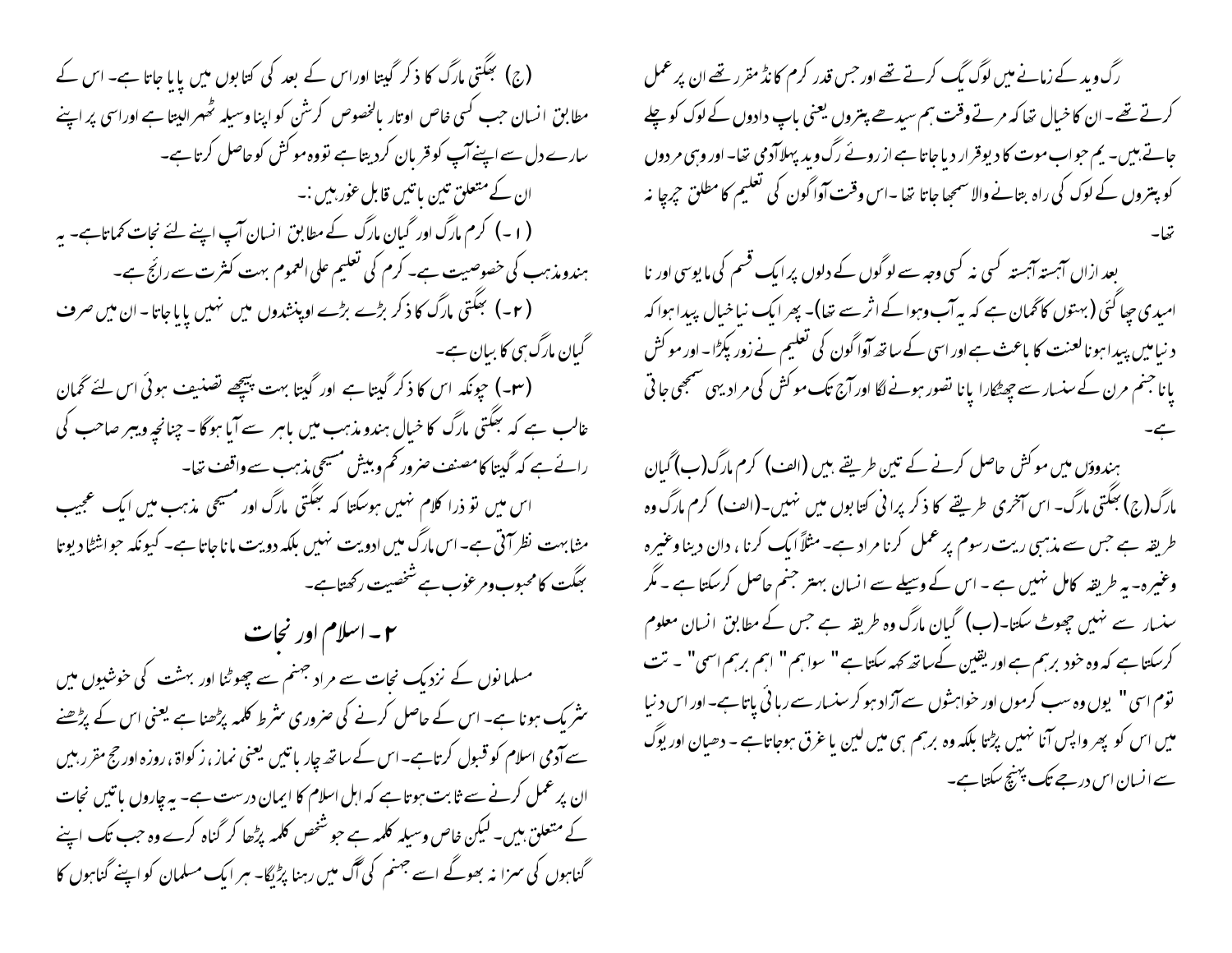اسلام میں کفارے کی صرورت محسوس نہیں ہو تی اور نہ اس بات کی کوشش کی صرورت معلوم ہو تی ہے کہ ہم کامل بنیں جیسا کہ وہ کامل ہے۔ برعکس اس کے صرف بہ کافی سمجا جاتا ہے کہ کلمہ کا علانیہ اقرار کیا جائے ۔ حبوبیہ اقرار کرتاہے خدا اس کے لئے اپنے احکام ملکے کردیتا ہے کیونکہ وہ رعایت ولحاظ کرنےوالا ہے۔ علاوہ کے بہشت میں ان کی حسما فی خواہشوں کے پورا کرنے کے لئے سامان مہبارہتاہے۔

سیست مسیحیت اور نجات مسیحیوں کے نزدیک نجات کی تسٹرنح یوں ہے۔ نجات رہائی پاناہے(۱۔) گناہ کی سمزا یعنی جہنم کے عذاب سے ۔( ۲ ) گناہ کرنے کی خواہش سے یعنی طبعیت کامیلان ورحوع ایسا تبدیل ہوجاتاہے کہ اس کے سبب سے گناہ کا زور ٹوٹ جاتا ہے۔ (۳-) اس زند کی کی ساری تحمیوں سے تاکہ خدا کے حصور اس کی ذاتی سٹراکت کی حوشی حاصل ہو جیسالکھاہے کہ "تاكه تيم ذات الهي ميں ستريك ہوں۔"( ٢ - پطرس ١ : سوتا ٣)-ربائی پانے کی سٹرط یہ ہے کہ انسان سید نامسیح پر دل سے ایمان لائے ۔مسیحیوں کا کلمہ جسے اسلام نے نقل کرایا یوں ہے " ہمیشہ کی زند گی ہیے کہ وہ تجھ کو خدائے واحد اور برحن اور يسوع كوجسے تونے بھیجاہے جانیں" (يوحنا پے ا $\sim$  ) گناہ وہ خواہش یا ارادہ یا فعل ہے حوضدا کی پاک ذات کے خلاف عمل میں آتا ہے یا اس سے مشابہت نہیں رکھتا۔ پس گناہ سے خدا کی راستی کی مخالفت ہو تی ہے۔حیونکہ خدا عادل ہے اس لئے اس کامنصف ہونا نہ صرف گنہگار کی سمزا کا تقاضا کرتاہے بلکہ نجات کے معاملے میں اس مشکل کو بھی حل کرتاہے کیونکہ گناہ کی سمزا بھی ہوجائے اور گنہگار بھی بچ جائے۔ صرف مسیحی مذہب ایک ایسا خاطر حنواہ اور معقول طریقہ بتاتاہے جس سے بہ مشکل حل ہوجا تی ہے۔مسیحی لوگ چار اصول بدیہی قرار دیتے ہیں۔ بدلہ آپ ہی دینا پڑتا ہے اوراس بدلہ دینے کے طریقے بیں۔(١-) اس زند کی میں نیکی کرنا( ۲ ) جہنم کی گُل برداشت کرنا۔ یاد رکھنا چاہیے کہ ازرونے اسلام جہنم ابدی سزا کی جگہ نہیں بلکہ بدلہ دینے اور سدھارے جانے کا مقام ہے جو شخص کلمہ پڑھے اس کے لئے نجات مقرر ہے۔صرف اس میں ننگ باقی رہتا ہے کہ کتنی مدت اسے جہنم میں بالکل نہ جانا پڑیگا بلکہ سیدھا جنت میں داخل ہوگا-اگروہ بدیاں زیادہ اور نیکیاں تھوڑی کرے تو تحچیہ مدت کے لئے جہنم میں ڈالا جائیگا - حو نتیجہ موت کے بعد جہنم کی سمزا کاٹنے سے ہوتا ہے وہی اس زند کی میں نیک کاموں سے انجام پاتا ہے ۔ پس اسلام میں نیک کاموں پر بڑا زور دیا جاتا ہے۔ پھر ساتھ ہی اس کے ایمان پر بھی زور ہے۔ بیان ہو <sub>تھ</sub>کا ہے کہ نجات صرف کلمے کے پڑھنے پرموقوف ہے حو شخص کلمہ پڑھتا ہے اپنا ایمان ظاہر کرتاہے کہ خداایک ہے اور محمد اس کارسول ہے۔ اس ایمان کی خصوصیت پہ ہے کہ وہ اپنے تئیں خدا کی مرضی کے ماتحت کردیتا ہے۔ایسامعلوم ہوتا ہے کہ اسلام نےایمان کی تعلیم مسیحیوں سے حاصل کی ہے۔مسیحی ایمان میں اسلام کی حرِّ نظر آتی ہے ۔مسیحی ایمان اوراسلام میں صر**ت و**ہی فرق ہے حو<sub>ض</sub>را کی بابت مختلف تعلیمات کے اختلاف سے از خود ظاہر ہوتاہے۔ایک طرف ایک زبردست من موجی سلطان نے اپنی مرحنی کے موافق ایمان کی ایک کسو ٹی مقرر کی ہے اور حبو کوئی ظاہری طور پر قبول کرے۔ بس پہ اس کے لئے کافی ہے پہ کسو ٹی خدا کی وحدا نہیت اور آنحصرت کی رسالت کوظاہری طور پر قبول کرنا ہے۔(دیکھو نبو کد نصر اور تین حوا نوں کا احوال )دوسری طرف ایک پیاراآسما فی باپ ہے حواینی مرضی بیٹے کے وسیلے سے ظاہر کرتا ہے اور حبواس سے لپٹار ہے اور اسے اپنا شخصی نحات دہندہ جانے وہ اس کے لئے کافی ہے۔ حیونکہ اسلام کو یہ علم نہیں کہ خدا ہمارا باپ ہے اور ہمیں اس کی ما نند بننا چاہئیے۔ اور نہ اس میں اس بات کی پہچان ہے کہ گناہ اس کی ذات اور پا کیز کی کی مخالفت ہے اس لئے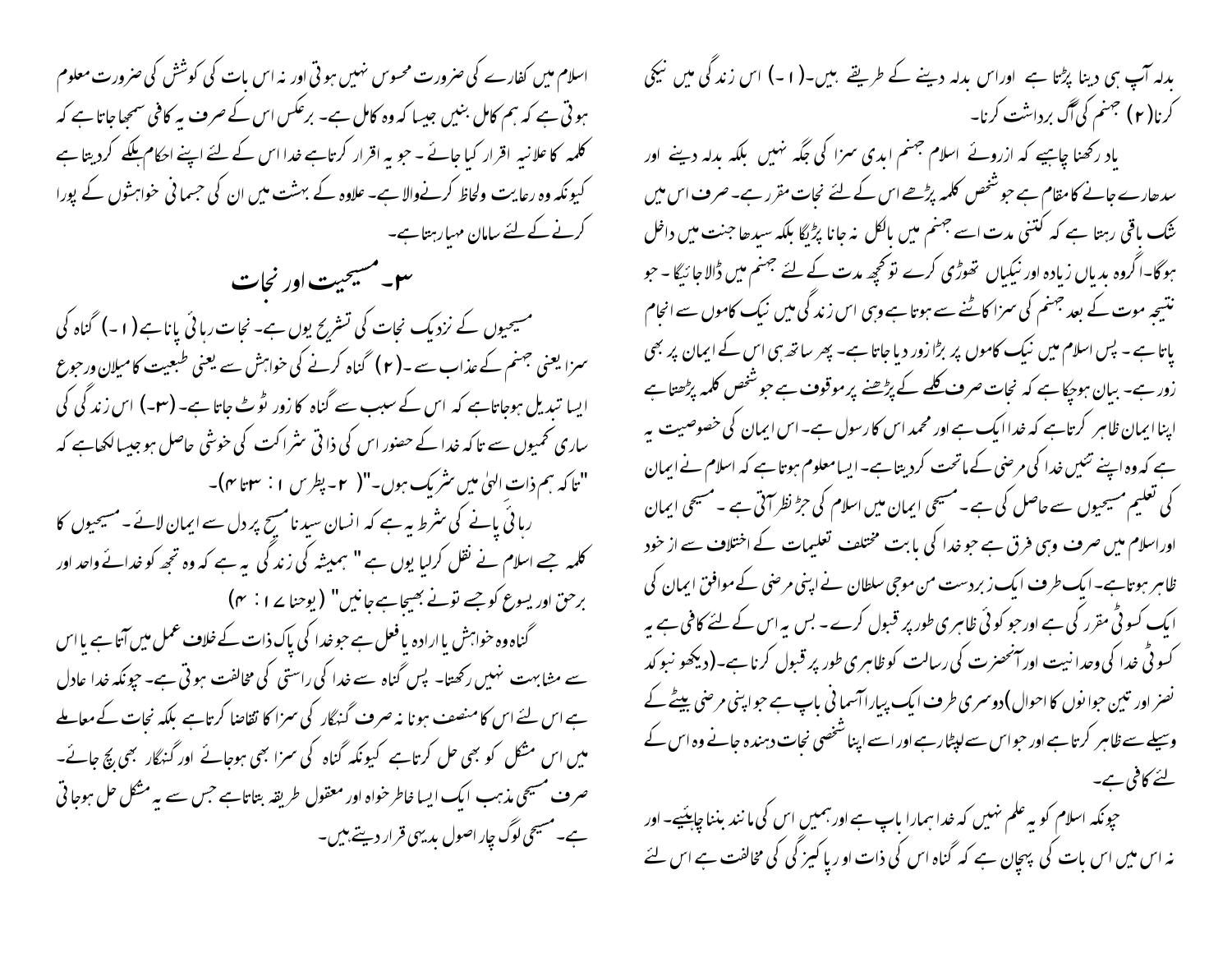کیسا د کھ اور نکلیف سہی کہ اس نے اپنے اکلوتے بیٹے کو دریغ نہ کیا۔انسان ان یا نوں کو دیکھ کر قائل ہوجاتا اوراپنی مرحنی چھوڑ کراپنے لئے خدا کی مرحنی پسند واختیار کرتاہے۔ پس مسیحی مذہب کی خوبیاں حسب ذیل ظاہر بیں۔ ا - وہ روح کی پیاس کو حبو برہم میں لین یاغرق ہونے سے بجھتی ہے کامل طور سے بجباتا ہے اور پھر بھی انسان کی شخصیت کو قائم رکھتاہے ۔ ۲ - وہ گناہ کی حقیقت کو محماحقہ پہچا نتا ہے اور یہ جان کر کہ اس کو دور کرنا اور اس سے بچنا کس قدرمشکل کام ہے اس کے لئے ایک خاطر خواہ ومعقول طریقہ پیش کرتاہے۔ بانجوان باب دیگر مضامین کے علاوہ یہ بھی ایک صروری مصنمون معلوم ہو تاہے۔ نہایت واحب ہے که ہم دریافت کریں کہ خداا پنی مرحنی انسان پر کس طرح ظاہر کرتاہے۔ ا -ہندومذہب اور الہام الہام کی بابت ہندومذہب کی خاص تعلیم یہ ہے کہ رشیوں نے اصلی وحود کی مرضی رویا کے طور پر دریافت کی۔ حیونکہ ان میں اس کی قدرت ایک خاص طور پر سمائی ہو ٹی تھی اس لئےانہوں نے گویااپنےاندراسکی باتیں یائیں۔(رگ وید • ۱ : ۱ ۲ تا )۔ یعنی اصل وحبود کی مرحنی ابتدامیں دل میں پیدا ہو ئی۔ ان رشیوں نے اپنا علم اپنے جیلوں کو سکھایا یا جیلوں کے سلسلے کے ذریعے سے وید وعنیرہ آج تک پہنچے ہیں۔ اس امر کی تحجیہ صرورت نہیں سمجھی جاتی کہ ان کے بیانات قلمبند ہوں اور حو تحچیہ قلمبند ہو ااس کی پائداری کتابوں پر موقوف نہیں بلکہ پائداری اس میں سمجھی

ا -خدا کی قدوسی یا پاکیز گی گناہ کے خلاف قہر ہوجاتی ہے اور گنہگار کی واجبی اور پوری سمزا طلب کرتی ہے۔ ۲ – خدا کا خاصہ محبت ہے اور یہ محبت اس امر کی آرزومند ہے کہ انسان کی نحات ہو اوراس لئےوہ اس کےواسطے کوئی نہ کوئی طریقہ بالصرور لگالیگا۔ **س**ے ممکن نہیں کہ کوئی انسان اپنے گناہوں کی بوری اور واحبی سمرا سِمَّتے اور پھر بھی بچ یم-لازم ہے کہ حبوانسان کے گناہوں کی سمزااٹھانےوہ خود بھی انسان ہی ہو۔ پہ چاروں پاتیں مسیحی مذہب میں یوں پوری ہوتی بیں کہ خدا اپنے پیٹے میں ہو کر د نیا میں آیا اور حقیقی اور کامل طور پر انسانیت کو اختیار کیا۔ سید نامسیح نے (یعنی حب خدا انسان ہوا) اپنی زند کی میں سٹریعت کی وہ کامل فرمانسرداری کر دکھائی حوانسان کے لئے مقرر ہوئی تھی ۔ وہ اگرچہ گناہ سے مبر اومنزہ رہا تاہم اس نے ذلت اور رسوا ئی کی موت سہی اور یوں کل یاقی آدم زاد کی خاطر وہ سمزا اٹھا ئی حس کا خدا کی راستی وقدوسی تقاضا کر تی تھی۔ پس اس طرح خدا نے گناہ کی نسبت اپنی طبیعت ورائے ظاہر کی ۔اپنے عادل ہونے کی صفات قائم رکھیں اور ساتھ ہی اپنی رحمت کا دروازہ کھول دیا جس سے گذر کر گنہگار اپنے گناہوں سے بچ سکتاہے جس کاذ کر پولوس رسول نےرومیوں ۲۰: ۲۲ تا ۲۹ تامیں کیاہے۔ اس طریقے میں خدا انسان پر حبیر نہیں کرتا بلکہ اس کی فعل مختاری کو قائم رکھتاہے۔ گناہ کا چھوڑ نا انسان کی قوت مرحنی سے ہے۔ پس گناہ میں انسان اپنی مرحنی کا اظہار کرتاہے۔ انسان اس وقت نحات باتا ہے جب اس کی قوت مرضی تبدیل ہوجاتی ہے اور وہ بغاوت کرنا چچوڑ دیتا ہے۔ خدا انسان کی قوت مرضی کو نوڑتا نہیں بلکہ اسے راضی کرتاہے کہ مخالفت سے باز نہ آئے ۔ سیدنا مسح کے وسیلے سے خداوند انسان کو دکھاتاہے (۱) کہ اس کو کیسا بننا چاہیے؟ ( ۲ ) کہ وہ گناہ کو کیسا سمجھتاہے ( ۳ ) کہ گناہ کو دور کرنے اور مٹانے کے لئے اس نے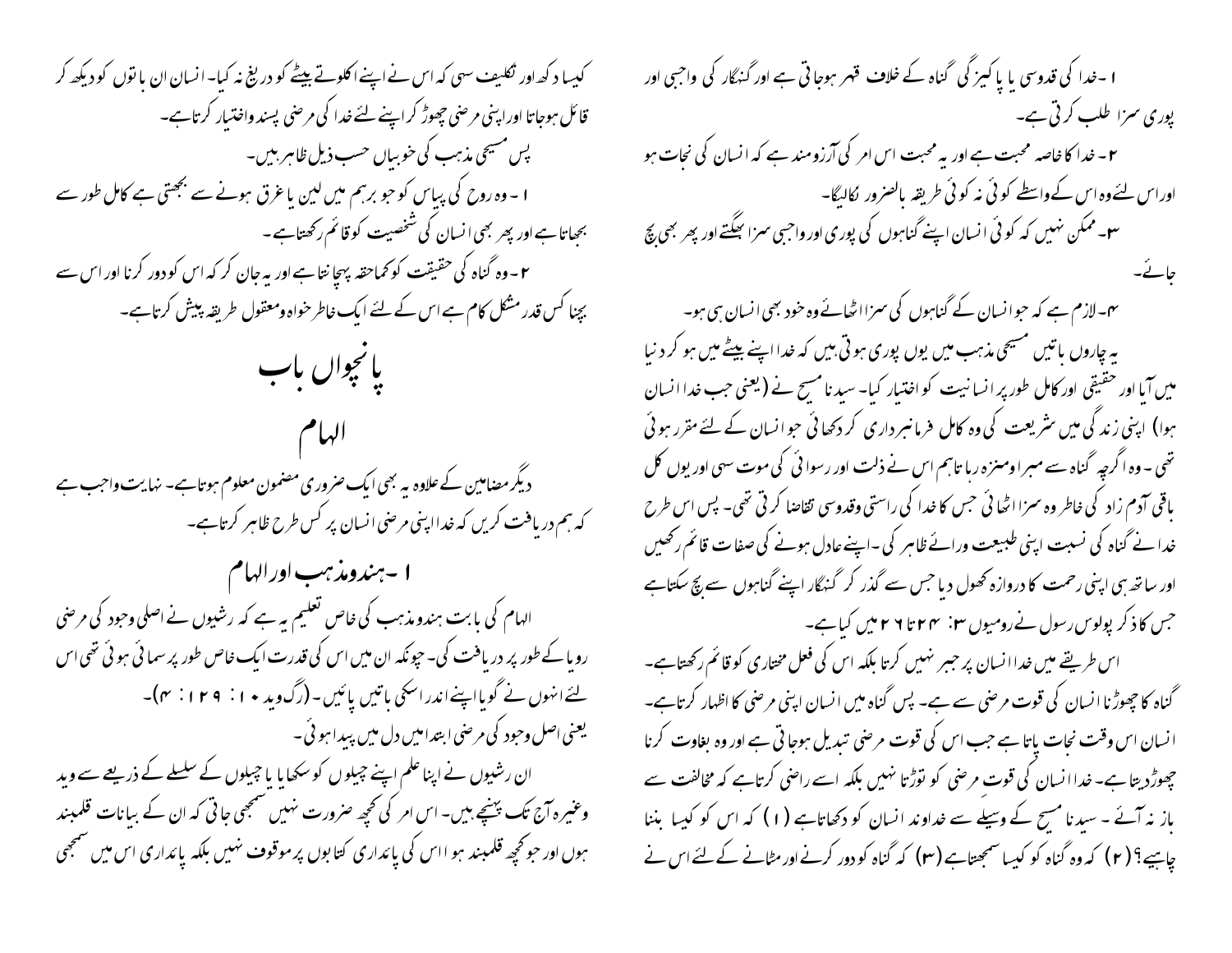یہ تختبال خدا کے تخت کے نیچے رکھی تھیں اور ان کے وقت میں وہ پہلے آسمان تک نیچے اتاری کئیں۔ تب حبیرائیل نےوقتاً فوقتاً ایک تختی کامضمون سنادیا-وحی باطن وہ الہام ہے جس کے ذریعہ انٹھنرت نے وہ دیدا تیبیں کیں حوحدیث کی کتا بوں میں مندرج،پیں۔ اس تعلیم کے مفصل بیان کرنے کی چنداں صرورت نہیں تاہم اتناکہاجاسکتا ہے کہ اس قسم کا الہام اسلام کے خدا کے لائق ہے۔آسمان کے زبردست من مولا نواب پاسلطان نے اپنے وزیر اعظم کی معرفت اپنے احکام اپنی رعایا کے پاس پہنچادئے بیں۔ اس الہام کے روسے جس انسان کے ذریعے سے قرآن نازل کیا گیا اس کی لیاقتوں اور طاقتوں کی عدم موجود گی متصور ہے۔انسان محض ایک آلہ ہو گیا حبو کل کے طور پر خدا سے چلا یا جاتا ہے ۔ **س مسيحيت اورالهام** (**ال**هام بائبل میں الہام کی کوئی خاص تشریح نہیں یا ئی جاتی تاہم وہ ہمیشہ خدا کی طرف سے ہے جیسے ۲۔ تمطاؤس ۲۰: ۲ میں لکھاہے " سارے نوشنے خدا کے الہام سے بیں اور تعلیم اور اصلاح اور راستیازی میں تربیت کرنے کےلئے فائدہ مند بھی بیں -" توریت اور صحائف ا نبساء میں بعض مقاموں پر کسی قدر اس الہام کا اشارہ ملتا ہے جس کو اہل اسلام وحی ظاہر تھتے ہیں باقی پرا فی عہد نامے اور سارے نئے عہد نامے میں وحی باطن ما فی جا تی ہے۔ وحی پاطن سے مرادیہ ہے کہ خدااپنی روح کے وسیلے سے چیدہ لو گوں کی روح کومنور کرکے اپنی مر صنی ان پر ظاہر کرتاہے ۔ حب نبی یا رسول کو اس کی مرحنی معلوم ہو گئی تو وہ آزاد الرحنی ہوتاہے ۔ اور الفاظ مثالیں اور نظیریں انتخاب کرنے میں وہ اپنے علم، حالت اور حیثیت کے دائرہ میں ہو کر عمل کرتاہے۔ مثلاً یسعیاہ نبی بادشاہی محل سے مانوس تھا۔ عاموس گڈر یا تھا۔ داؤد شاعر تھا۔ پولوس بڑاعالم فلسفہ دان تھا۔ پطرس حاصر حواب اوپرُ بہمت شخص تھاوعنیرہ۔ حبو کتابیں انہوں نے الہام کی مدد سے تصنیف کیں ان میں ان کی جدا جدا خصوصیات صاف

جا تی ہے کہ حس طرح گرواس کو دیکھتا ہے اسی طرح اس کا چیلہ بھی دیکھ کر اسے دوسرے چیلے کوسپرد کرتا ہے۔اسی قسم کے الہام کاصاف بیان مانڈو کیااوپنشد ۱ : ۲ ، ۱ میں درج ہے۔ یہ تعلیم الہام کی بعینہ اسی تعلیم سے مطابقت رکھتی ہے حبوابل ہنود میں خدا کی ذات کی یا بت رائج ہے ۔ ایپیٰ روح اور انسا نی روح ایک ہی ہے اور حبن میں ایپیٰ روح زیادہ سمائی ہوئی ٗ ہے وہ اس اصلی روحا فی وحود کی گوبا دل کی باتیں معلوم کرلیتے ہیں ۔ الہام کا ایک اور بیان ہے جس میں بجائے دیکھنے کے دم پھونکنے کی مثال استعمال ہوئی ہے ۔ (اوپنشد ۲: سی • ۱ امیترانا اوپنشد ۲: • ۳ کو بھی دیکھو) اس میں لکھا ہے کہ مہابھوت نے رگ وید ، یجروید، سام وید، انھرون وید، انگرس کے شکوک (یعنی انھرون وید) انتهاس، پوران ، ودیا، او پنشد ، شلوک، سوترا نوواکھیااور واکھیااپنےاندر سے پھونکے۔ اوپر کے ہر دو بیا نوں میں بظاہر اختلاف نظر آتا ہے لیکن بغور دیکھا جائے تو کوئی اختلاف نہیں۔ پہلے بیان میں اس رشنتے کا ذکر ہے جو الہامی کتابوں اور رشیوں میں ہے۔ دوسر سے میں وہ رشتہ بتا پاجاتا ہے حواصلی وحود یعنی مہابھوت اور الہامی کتا بوں میں ہے۔حوکحچھ مہا بھوت نے پھو کاوہی ہے جسے رشیوں نے اپنے دلوں میں دیکھا، غرص ہندوؤں کے نزدیک ان کی کتابیں کامل طور پر الہامی ہیں۔

سم-اسلام اور الهام \_\_ مسلمان علماء دو قسم کے الہام کا بیان کرتے ہیں (الف) وحی ظاہر (ب) وحی باطن -قرآن کی با تیں وحی ظاہر میں شامل بین۔ اس الہام کا دوسمر انام وحی قرآن یا وحی متلو ہے۔ ان ہر دوقسم کے الہاموں میں وہی فرق ہے جو انگریزی کے الفاظ ریوی کیش (مکاشفات) اور انسپریش (تحریک دلی ) کے مطلب میں ہے۔ قرآن کی باتیں حبیرائیل فرشتے نے آنھنرت کوسنا کر بتائیں وہ پاتیں نئی نہ تھیں بلکہ وہ ازل سے پتھر کی تختیوں پرلکھی ہوئی موحود تھیں۔